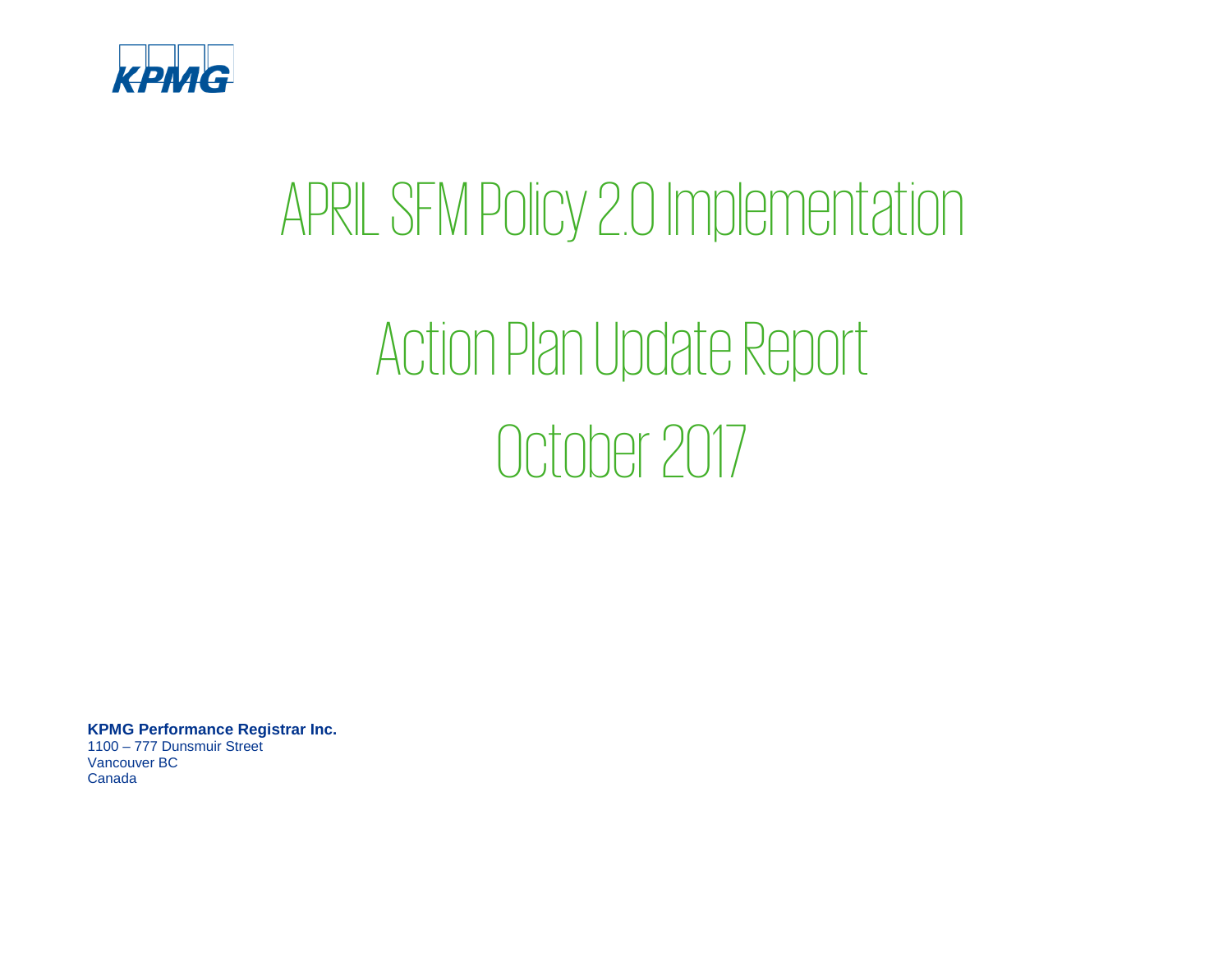

### Summary of the Action Plan Process

In 2016, KPMG Performance Registrar Inc. (KPMG PRI) completed a limited assurance engagement over APRIL Group's (APRIL's) implementation of its Sustainable Forest Management Policy (SFMP 2.0) commitments for APRIL's independent Stakeholder Advisory Committee. The report, issued in December 2016, described the scope of the work conducted and KPMG PRI's findings, which included 3 non-conformances and 28 opportunities for improvement.

In December 2016, APRIL developed draft action plans to address each of the identified findings. Following the release of the KPMG report, APRIL further developed its action plans to generate the Final Action Plans, which are appended. The Final Action Plans have been accepted by KPMG PRI as addressing the issues identified.

Both KPMG PRI's 2016 Audit Report and the Final Action Plans are available on APRIL's Sustainability Dashboard online: [http://sustainability.aprilasia.com.](http://sustainability.aprilasia.com/)

Between May and September 2017 KPMG undertook document and record reviews, interviews and field inspections to determine the status of the agreed action plans. This report summarizes the current status of each of the agreed actions.

### Current Status

#### **Non-Conformances (page 2-5)**

The 3 non-conformances are now closed.

#### **Opportunities for Improvement (page 6-34)**

24 of the opportunities are now closed. The remaining 4 opportunities remain in progress.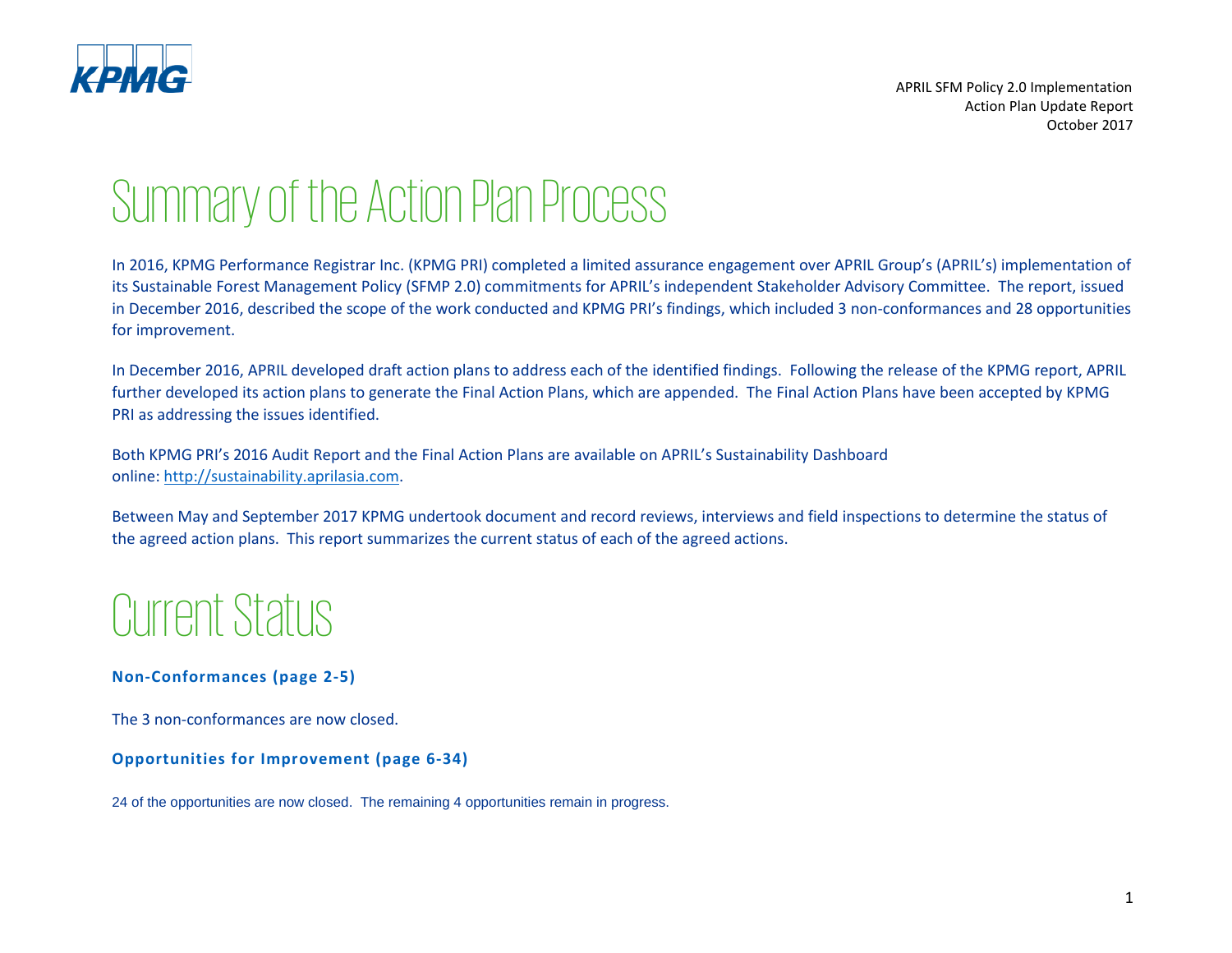

| APRIL SFM Policy 2.0 Implementation - Final Action Plans for Non-conformances<br>January 2017 |                                                                                                                                                                                                                                                                                                                                                                                                                                                                                                                                                                                                                                                                                                  |                                 |
|-----------------------------------------------------------------------------------------------|--------------------------------------------------------------------------------------------------------------------------------------------------------------------------------------------------------------------------------------------------------------------------------------------------------------------------------------------------------------------------------------------------------------------------------------------------------------------------------------------------------------------------------------------------------------------------------------------------------------------------------------------------------------------------------------------------|---------------------------------|
| <b>Indicator I.b</b>                                                                          | # of Ha developed by category (Forested, Non-Forested and HCV <sup>1</sup> /HCS <sup>2</sup> and non-HCV/HCS)                                                                                                                                                                                                                                                                                                                                                                                                                                                                                                                                                                                    |                                 |
| <b>Non-Conformance #1</b>                                                                     | Development of forested peat land and associated mixed hardwood harvest occurred on PT. Adindo Hutani Lestari's concession<br>in Kalimantan after the moratorium date imposed in APRIL's SFMP 2.0.<br>This activity occurred approximately between May 15 - June 9, 2015 and was initially identified by Eyes on the Forest (a coalition<br>of three local environmental organizations in Riau Province, Sumatra) using landsat data. The non-conformance was publicly<br>acknowledged on APRIL's website and an action plan undertaken to restore indigenous species in the area where the harvesting<br>occurred in 2015. This resulted in the planting of 39 ha with indigenous tree species. |                                 |
| <b>APRIL Action Plan(s)</b>                                                                   | An action plan was developed and implemented in 2015 upon identification of the non-conformance.<br>The action plan included:<br>Public acknowledgement that the incident had occurred on the aprildialog.com website;<br>Field inspections to quantify the amount of harvesting and development that occurred—these<br>determined that approximately 39 hectares of mixed hardwood was logged;<br>Re-planting of native species on an area exceeding 39 hectares; and,<br>Ongoing third party monitoring of the concession for the remainder of 2015.<br>No further instances of non-conformance were identified in relation to the supplier during the<br>reporting period.                    | Timeframe: Already<br>Complete. |
| <b>APRIL Root cause</b><br>analysis                                                           | N/A                                                                                                                                                                                                                                                                                                                                                                                                                                                                                                                                                                                                                                                                                              |                                 |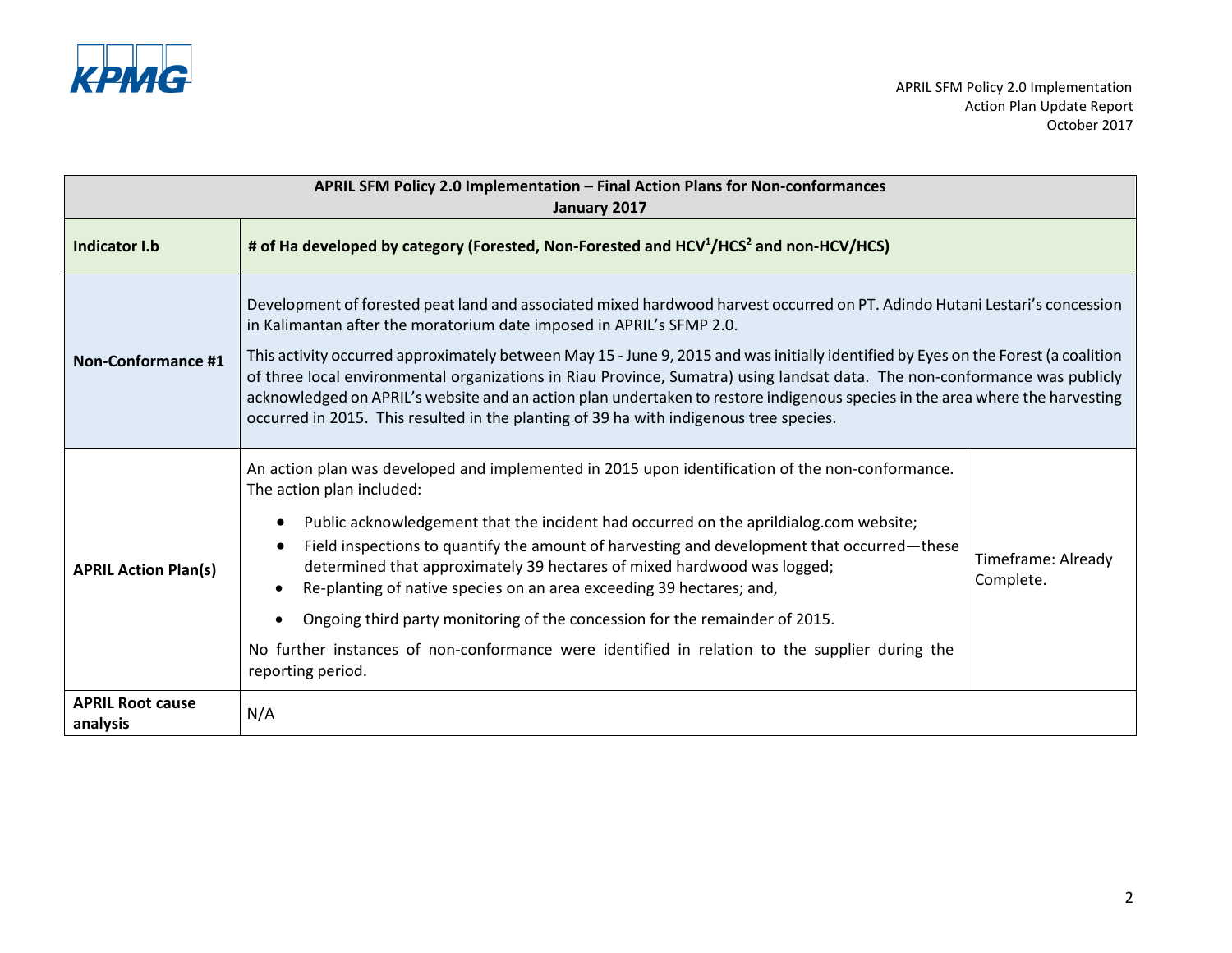

| <b>Evidence Reviewed by</b><br><b>KPMG PRI</b> | Aprildialog.com website<br>Hatfield site inspection reports and photos<br>Hatfield monthly land cover change monitoring reports through December 2015<br>Interviews with PT Hatfield                                                                                                                                                                                                                                                                                                                                                                                                                                                                                                                               |                                                                 |
|------------------------------------------------|--------------------------------------------------------------------------------------------------------------------------------------------------------------------------------------------------------------------------------------------------------------------------------------------------------------------------------------------------------------------------------------------------------------------------------------------------------------------------------------------------------------------------------------------------------------------------------------------------------------------------------------------------------------------------------------------------------------------|-----------------------------------------------------------------|
| <b>Findings</b>                                | No evidence of recurrence identified.                                                                                                                                                                                                                                                                                                                                                                                                                                                                                                                                                                                                                                                                              |                                                                 |
| <b>Conclusion on status</b><br>(August 2017)   | Closed - January 2016                                                                                                                                                                                                                                                                                                                                                                                                                                                                                                                                                                                                                                                                                              |                                                                 |
| <b>Non Conformance #2</b>                      | One new short-term supplier, PT. Agronusa Alam Sejahtera, located in Jambi province, had a supply contract for Acacia that<br>started on March 1, 2016 but did not deliver Acacia to the Kerinci millsite until after the end of the reporting period. While this<br>supplier had no deliveries during the period, it was determined through subsequent analysis of landsat imagery by APRIL to<br>have developed forested land during the reporting period. Approximately 495 hectares were cleared in the period between<br>April 2015 and July 5, 2016 in the absence of the required HCV and HCS assessments. This resulted in the termination of the<br>supplier once this was identified in September, 2016. |                                                                 |
| <b>APRIL Action Plan(s)</b>                    | The supplier contract has been terminated.<br>1.<br>2. A revised supplier due diligence process for new suppliers is in the process of completion<br>(SFMP 2.0 Compliance SOP). This will require a broader assessment of conformance to<br>SFMP 2.0 prior to initiation of deliveries and ongoing monitoring of land use change.<br>The Sustainability Department has been assigned responsibility to oversee the supplier<br>3.<br>selection and monitoring process.                                                                                                                                                                                                                                             | Timeframe<br>1. Complete.<br>Complete.<br>2.<br>3.<br>Complete. |
| <b>APRIL Root cause</b><br>analysis            | The due diligence process in place at the time the contract was initiated with the supplier did not have sufficient checks in<br>place in relation to conformance with SFMP 2.0 In particular, analysis of land use change to identify potential non-<br>conformance by suppliers was not in place until later in 2016.                                                                                                                                                                                                                                                                                                                                                                                            |                                                                 |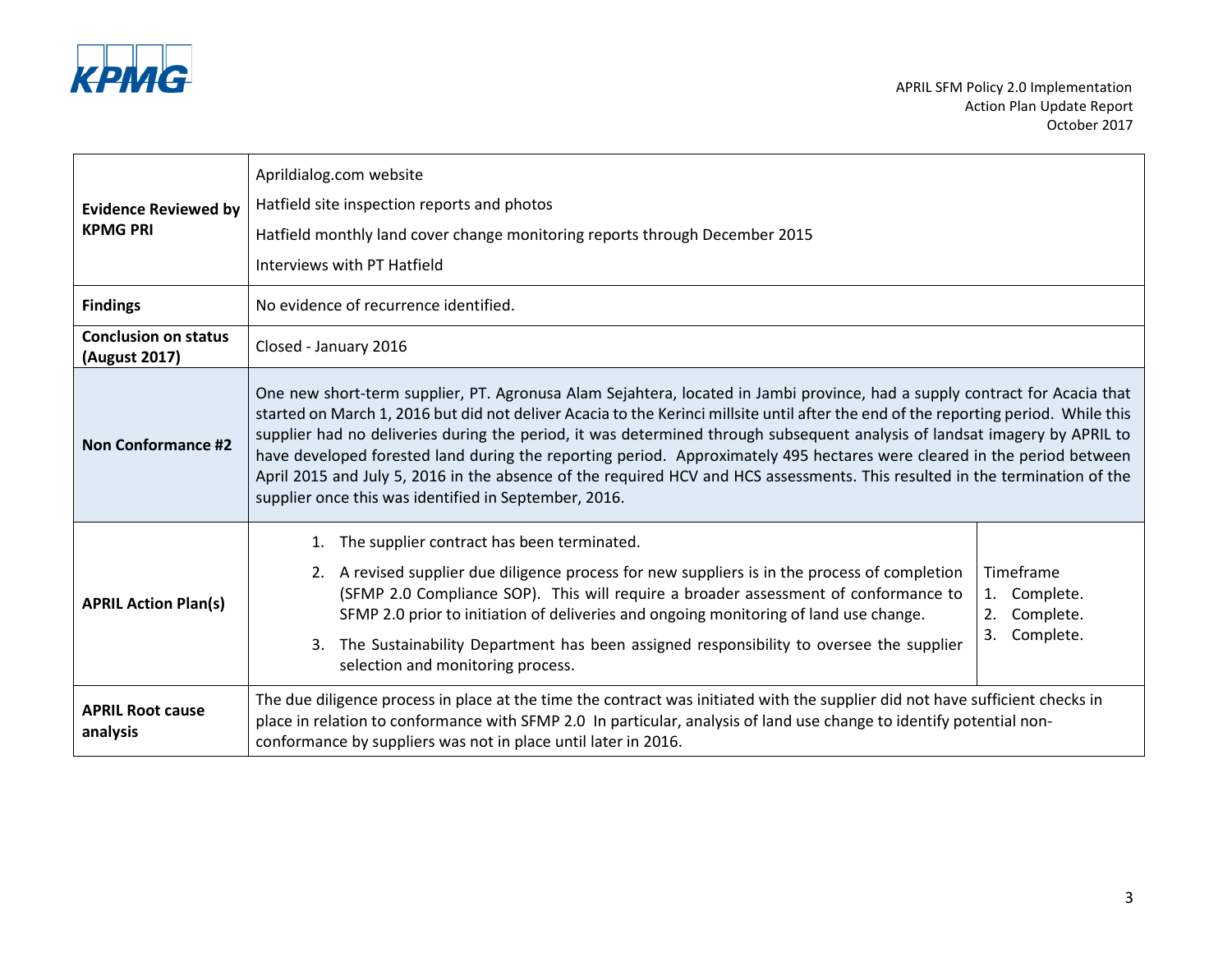

| PT. Agronusa Alam Sejahtera deliveries data<br><b>Evidence Reviewed by</b><br>Revised supplier due diligence process and the role of the Sustainability Department within the process.<br><b>KPMG PRI</b><br>Socialization data associated with the roll-out of the revised supplier due diligence process to suppliers |                                                                                                                                                                                                                         |
|-------------------------------------------------------------------------------------------------------------------------------------------------------------------------------------------------------------------------------------------------------------------------------------------------------------------------|-------------------------------------------------------------------------------------------------------------------------------------------------------------------------------------------------------------------------|
| <b>Findings</b>                                                                                                                                                                                                                                                                                                         | The revised supplier due diligence process, which now falls under the sustainability department mandate, incorporates a<br>structured assessment of new supplier conformance with SFMP 2.0 prior to contract signature. |
| <b>Conclusion on status</b><br>(August 2017)                                                                                                                                                                                                                                                                            | Closed                                                                                                                                                                                                                  |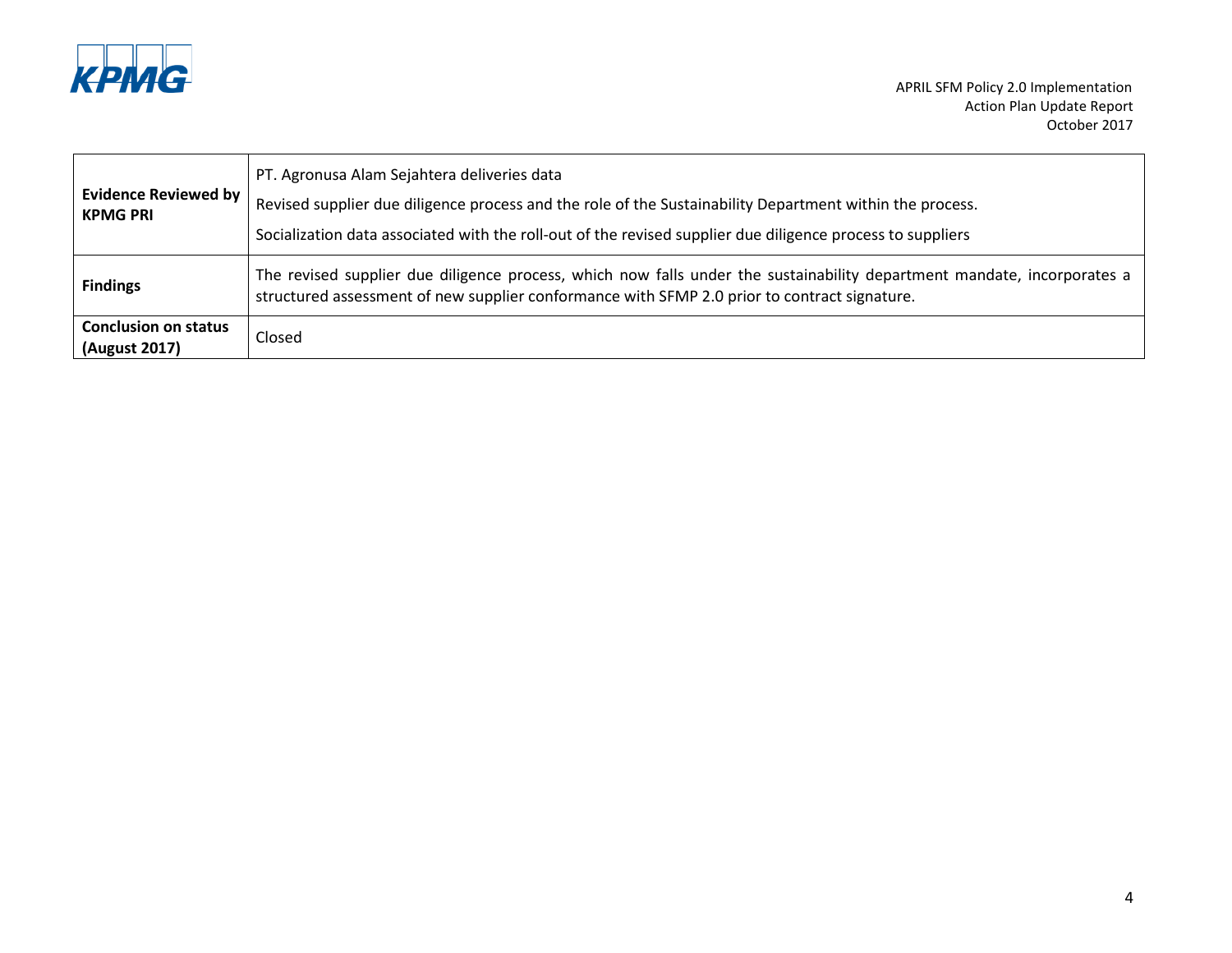

| <b>Indicator IX.c</b>                          | Long-Term and Short-Term supplier list publicly available.                                                                                                                                                                                                                                                                                                                                                                                                                                                                                                                                                                                                                                                                                                                                                                                                                                                                                                                                                                              |                   |
|------------------------------------------------|-----------------------------------------------------------------------------------------------------------------------------------------------------------------------------------------------------------------------------------------------------------------------------------------------------------------------------------------------------------------------------------------------------------------------------------------------------------------------------------------------------------------------------------------------------------------------------------------------------------------------------------------------------------------------------------------------------------------------------------------------------------------------------------------------------------------------------------------------------------------------------------------------------------------------------------------------------------------------------------------------------------------------------------------|-------------------|
| <b>Non-Conformance #3</b>                      | The following suppliers who supplied fiber in 2015 or 2016 were (as of September, 2016) not included within the supplier list<br>that is available on line:<br>Fiber sources from small community suppliers are not included in the supplier list. The larger suppliers from these<br>1)<br>communities were PT Nusa Prima Manunggal (62,000 tonnes), Bina Jaya Langgam (4,900 tonnes), PT. Raja Garuda<br>Mas Sejati (12,000 tonnes), Kop Tunas Harapan (10,000 tonnes) and HR Bedaguh (1,400 tonnes). There are<br>approximately 29 small community "HR" companies. These are small scale operations with only 3 exceeding 1,000ha<br>of plantable land with intermittent fiber flows<br>An additional 4 suppliers are listed in APRIL's landbank as long-term suppliers and contribute to data on conservation<br><b>2</b><br>area and plantation area. While these suppliers did not provide fiber during the reporting period it is appropriate to<br>include them in the supplier list due to the ongoing long-term relationship. |                   |
| <b>APRIL Action Plan(s)</b>                    | Suppliers to be defined to include all long-term suppliers (regardless of level of deliveries during the<br>period) and all short-term suppliers and community fiber suppliers with deliveries during the last 12<br>months.<br>Supplier list to be updated and publicly posted on a quarterly basis.                                                                                                                                                                                                                                                                                                                                                                                                                                                                                                                                                                                                                                                                                                                                   | Timeframe 30 days |
| <b>APRIL Root cause</b><br>analysis            | No definition of supplier established before publicizing the supplier list. This resulted in sources from small community fiber<br>suppliers being excluded as well as long-term suppliers who had not recently supplied fiber (but continue to contribute to<br>other SFMP 2.0 indicators) being excluded.                                                                                                                                                                                                                                                                                                                                                                                                                                                                                                                                                                                                                                                                                                                             |                   |
| <b>Evidence Reviewed by</b><br><b>KPMG PRI</b> | Final action plan accepted - January 2017<br>Fiber delivery data for suppliers in 2017<br>Supplier list (last updated February, 2017)<br>Comparison of supplier list to delivery data for small community suppliers                                                                                                                                                                                                                                                                                                                                                                                                                                                                                                                                                                                                                                                                                                                                                                                                                     |                   |
| <b>Findings</b>                                | Community suppliers are now included in the supplier list. Suppliers with a current contract are included whether or not they<br>have made deliveries during the period.                                                                                                                                                                                                                                                                                                                                                                                                                                                                                                                                                                                                                                                                                                                                                                                                                                                                |                   |
| <b>Conclusion on status</b><br>(August 2017)   | Closed                                                                                                                                                                                                                                                                                                                                                                                                                                                                                                                                                                                                                                                                                                                                                                                                                                                                                                                                                                                                                                  |                   |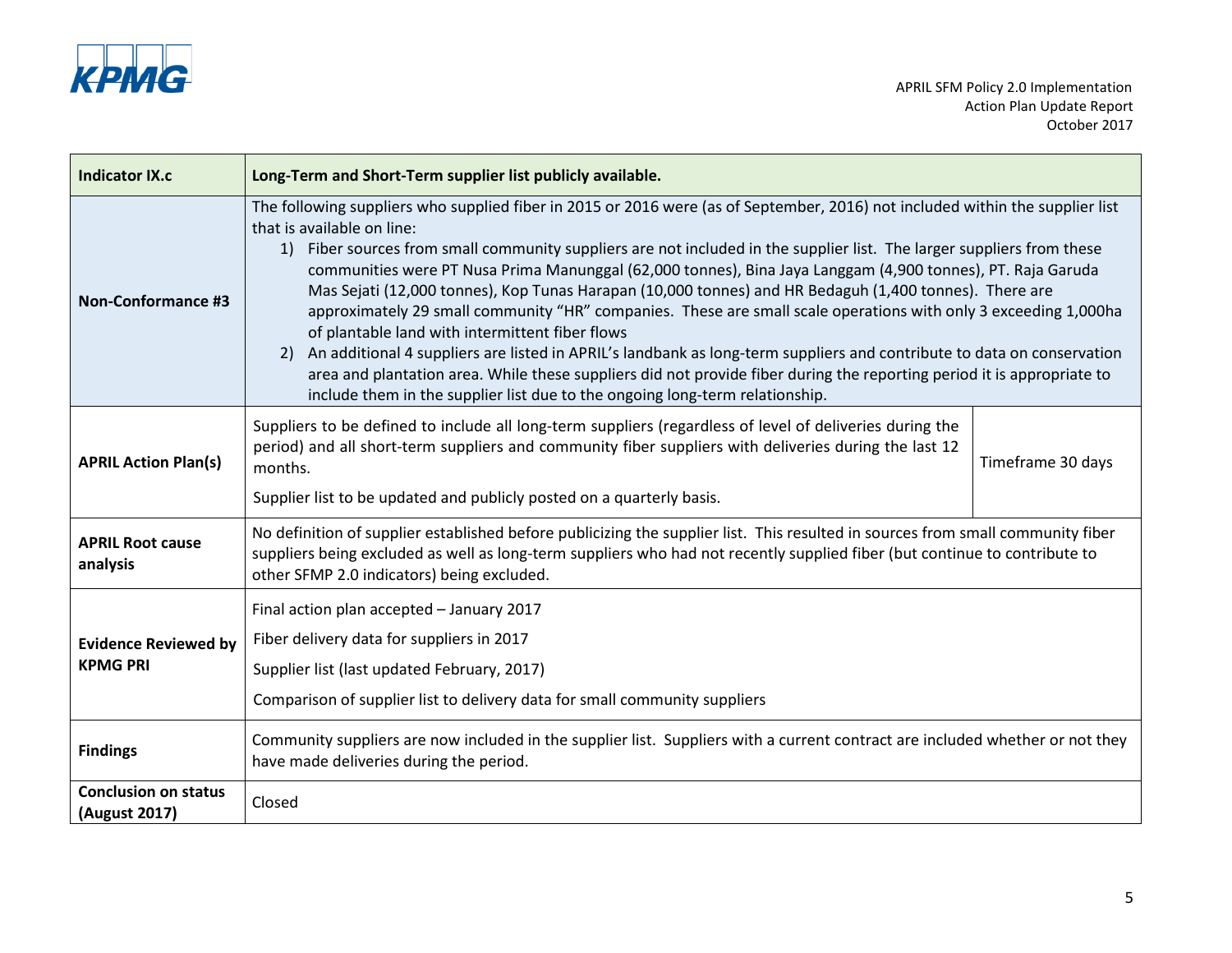

| APRIL SFM Policy 2.0 Implementation - Final Action Plans for Opportunities for Improvement<br>January 2017                                                                                                                                                                                                                                                  |                                                                                                                                                                                                                                                                                                                                                                                                            |                                                                                                                           |
|-------------------------------------------------------------------------------------------------------------------------------------------------------------------------------------------------------------------------------------------------------------------------------------------------------------------------------------------------------------|------------------------------------------------------------------------------------------------------------------------------------------------------------------------------------------------------------------------------------------------------------------------------------------------------------------------------------------------------------------------------------------------------------|---------------------------------------------------------------------------------------------------------------------------|
|                                                                                                                                                                                                                                                                                                                                                             | <b>Performance Indicator Data Reporting Limitations</b>                                                                                                                                                                                                                                                                                                                                                    |                                                                                                                           |
| APRIL Indicator performance reporting lacks data for long-term suppliers totaling 49% of current plantation fiber supply for the<br>following indicators:<br><b>Opportunity for</b><br>All performance reporting under V. Proactive Support of Local Communities<br>$\bullet$<br>Improvement #1<br>VI.g # of land conflicts outstanding as of June 30, 2016 |                                                                                                                                                                                                                                                                                                                                                                                                            |                                                                                                                           |
| <b>APRIL Action Plan(s)</b>                                                                                                                                                                                                                                                                                                                                 | 1. Review the data requirements with all long-term suppliers; and<br>2. Establish enhanced long-term supplier data reporting requirements for the next report on SFMP 2.0<br>performance indicators                                                                                                                                                                                                        | Timeframes:<br>1. Review with<br>Suppliers: 90 days<br>2. Reporting: Prior to<br>the next SFMP 2.0<br>verification report |
| <b>APRIL Root cause</b><br>analysis                                                                                                                                                                                                                                                                                                                         | The indicator reporting process is a new reporting process. Not all data was readily available in a reliable format for the first<br>report.                                                                                                                                                                                                                                                               |                                                                                                                           |
| <b>Evidence Reviewed by</b><br><b>KPMG PRI</b>                                                                                                                                                                                                                                                                                                              | Final action plan accepted - January 2017<br>Supplier due diligence and monitoring program                                                                                                                                                                                                                                                                                                                 |                                                                                                                           |
| <b>Findings</b>                                                                                                                                                                                                                                                                                                                                             | The revised supplier due diligence and monitoring program includes data requests that would address all of the above items.<br>The data has been requested from suppliers and its receipt is being tracked by APRIL.<br>However, not all suppliers have committed to provide all the required information at this point and on-site monitoring of SFMP<br>2.0 indicators has only recently been initiated. |                                                                                                                           |
| <b>Conclusion on status</b><br>(August 2017)                                                                                                                                                                                                                                                                                                                | In Progress                                                                                                                                                                                                                                                                                                                                                                                                |                                                                                                                           |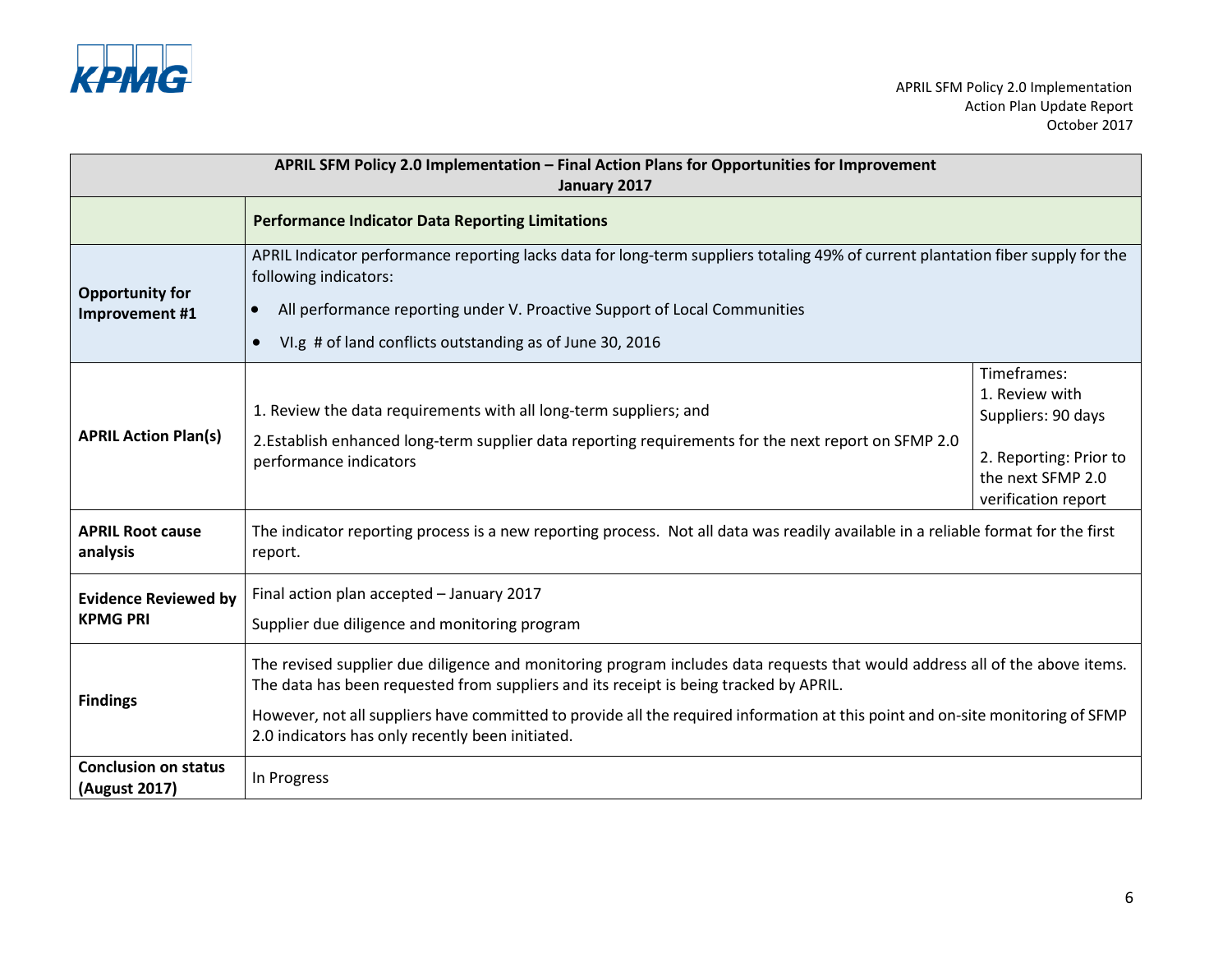

| <b>Opportunity for</b><br>Improvement #2 | APRIL Indicator performance reporting lacks data for short-term suppliers totaling 21% of current plantation fiber supply for<br>the following indicators:<br># of Ha developed by category<br>I.b.<br># of Ha plantation, conservation and ecosystem restoration on peatland<br>III.a<br>Total Ha developed on peatland<br>III.c<br>Ha of APRIL and supplier concessions currently inactive due to unresolved conflicts<br>VI.b<br>Established Standard Operating Procedure (SOP) for addressing grievances<br>VI.f<br># of land conflicts outstanding as of June 30, 2016<br>V <sub>1,g</sub><br>VII.a # of fatalities<br>VII.b Grievance mechanism in place for labor concerns raised by APRIL or supplier employees and contractors.<br>VIII.a # of instances of fire on concessions by cause<br>Total area and HCV/HCS area by concession publicly available<br>IX.a |  |
|------------------------------------------|---------------------------------------------------------------------------------------------------------------------------------------------------------------------------------------------------------------------------------------------------------------------------------------------------------------------------------------------------------------------------------------------------------------------------------------------------------------------------------------------------------------------------------------------------------------------------------------------------------------------------------------------------------------------------------------------------------------------------------------------------------------------------------------------------------------------------------------------------------------------------|--|
| <b>APRIL Action Plan(s)</b>              | APRIL to continue direct monitoring of short-term suppliers for commitments covering no<br>deforestation, no new development without any prior HCV and HCS assessments, no new development<br>on peatland, and zero burn policy. This will be done through remote sensing systems and the<br>Timeframe<br>submission of data by the suppliers. APRIL will as part of its supplier due diligence determine the<br>120 days<br>existence of policies, programs or practices for addressing social grievances and conflicts and will<br>encourage suppliers to share information on the list above with APRIL on an ongoing basis for APRIL's<br>monitoring.                                                                                                                                                                                                                 |  |
| <b>APRIL Root cause</b>                  | The indicator reporting process is a new reporting process. Not all data was readily available in a reliable format for the first                                                                                                                                                                                                                                                                                                                                                                                                                                                                                                                                                                                                                                                                                                                                         |  |
| analysis                                 | report.                                                                                                                                                                                                                                                                                                                                                                                                                                                                                                                                                                                                                                                                                                                                                                                                                                                                   |  |
| <b>Evidence Reviewed by</b>              | Final action plan accepted - January 2017                                                                                                                                                                                                                                                                                                                                                                                                                                                                                                                                                                                                                                                                                                                                                                                                                                 |  |
| <b>KPMG PRI</b>                          | Supplier due diligence and monitoring program                                                                                                                                                                                                                                                                                                                                                                                                                                                                                                                                                                                                                                                                                                                                                                                                                             |  |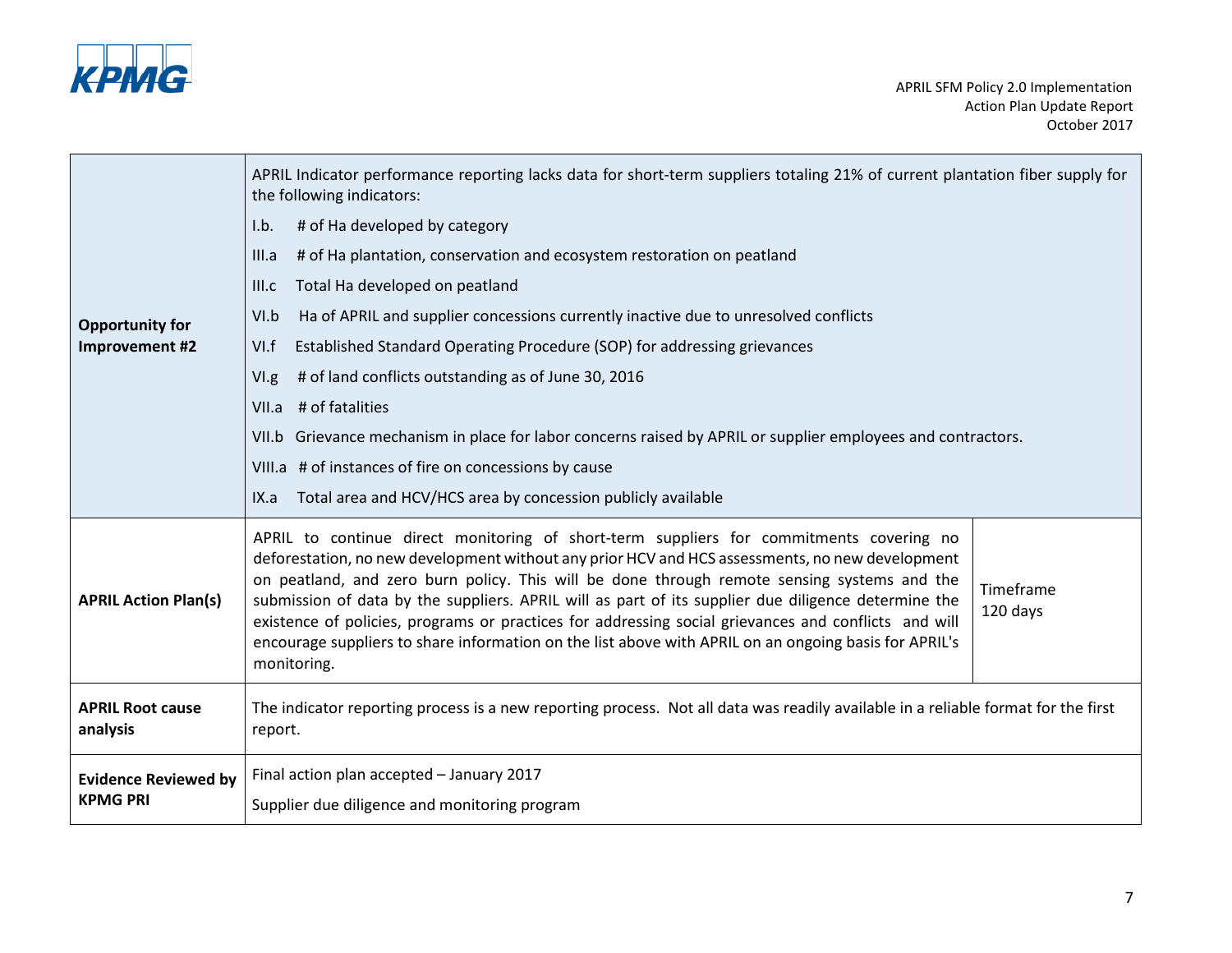

|                                              | The revised supplier due diligence and monitoring program includes data requests that would address all of the above items.<br>The data has been requested from suppliers and its receipt is being tracked by APRIL.                                                                                                                                                                                                                                                                                                                                                               |
|----------------------------------------------|------------------------------------------------------------------------------------------------------------------------------------------------------------------------------------------------------------------------------------------------------------------------------------------------------------------------------------------------------------------------------------------------------------------------------------------------------------------------------------------------------------------------------------------------------------------------------------|
| <b>Findings</b>                              | Satisfactory evidence is available to support the conclusion that the program has been implemented. Information requests<br>and supplier visits have been undertaken. However, not all suppliers are currently providing all of the required data and the<br>supplier visits have only recently been initiated on a priority basis so not all suppliers have been exposed to this process yet. It<br>was evident that APRIL is continuing to attempt to gather the remaining data and are supplementing this information with<br>additional information gathered from site visits. |
|                                              | Overall, it was determined that the action plan has been appropriately implemented but that in light of supplier concerns over<br>sharing of some of the data, full implementation will take significantly longer than predicted.                                                                                                                                                                                                                                                                                                                                                  |
| <b>Conclusion on status</b><br>(August 2017) | In Progress                                                                                                                                                                                                                                                                                                                                                                                                                                                                                                                                                                        |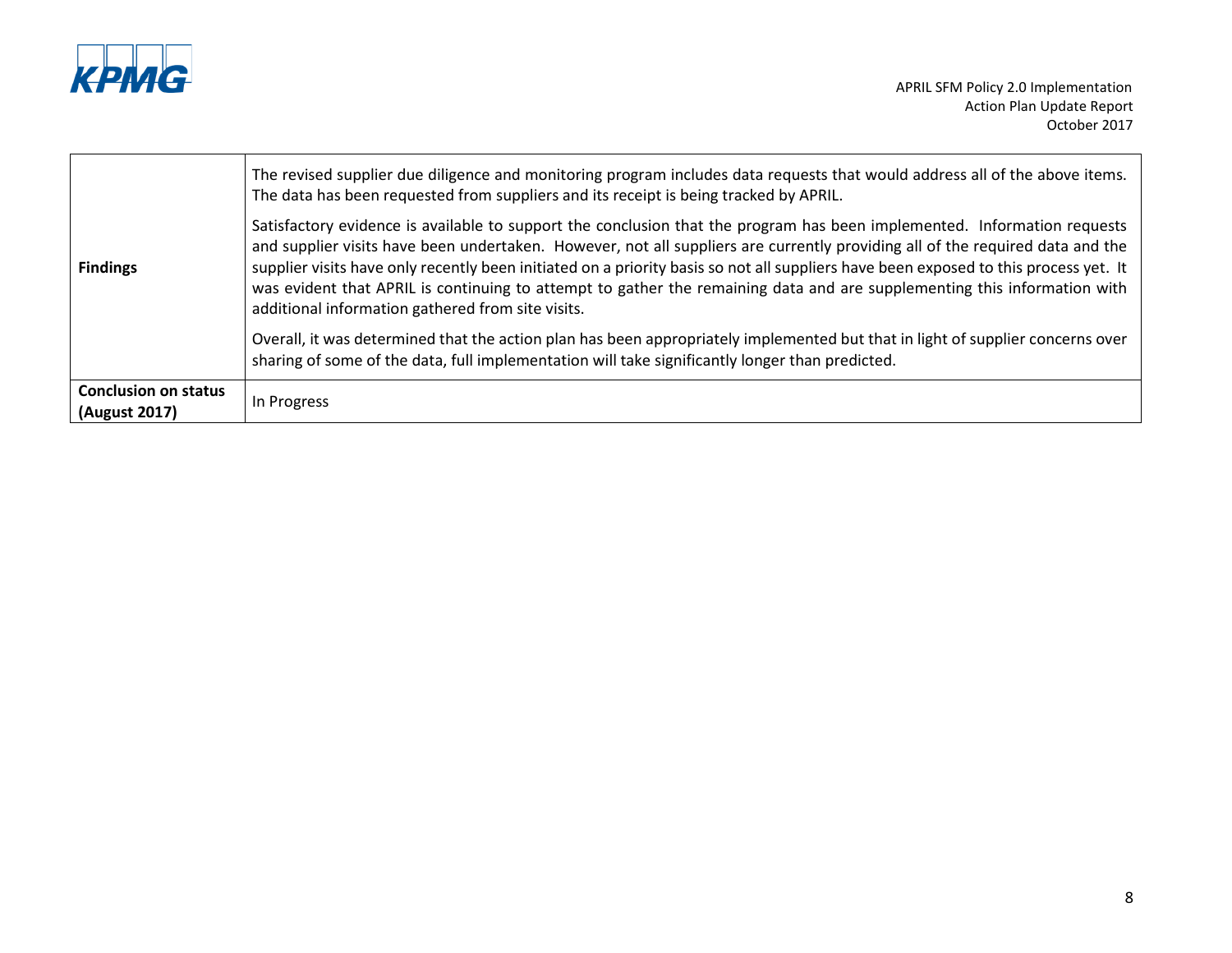

| Indicator I.b                                | # of Hectares developed by category (Forested, Non-Forested and HCV/HCS and non-HCV/HCS).                                                                                                                                                                                                                                             |                      |
|----------------------------------------------|---------------------------------------------------------------------------------------------------------------------------------------------------------------------------------------------------------------------------------------------------------------------------------------------------------------------------------------|----------------------|
| <b>Opportunity for</b><br>Improvement #3     | In 2016, APRIL began tracking of short-term supplier landbases using landsat imagery to identify and follow-up on potential<br>new development. However, to date, not all short-term supplier landbases are covered by the imagery.                                                                                                   |                      |
| <b>APRIL Action Plan(s)</b>                  | APRIL to include all short term suppliers in its active land cover change monitoring program.                                                                                                                                                                                                                                         | Timeframe<br>90 days |
| <b>APRIL Root cause</b><br>analysis          | The land cover change monitoring process has expanded over 2016 but did not have full coverage by the end of the reporting<br>period.                                                                                                                                                                                                 |                      |
| <b>Evidence Reviewed</b><br>by KPMG PRI      | Final action plan accepted - January 2017<br>Land Cover Change data related to short term suppliers.<br>Supplier responses to land cover change queries.<br>Field follow up to confirm information is being received by suppliers for 2 short-term suppliers that had not yet responded to<br>questions related to land cover change. |                      |
| <b>Findings</b>                              | LCC data for short-term suppliers is now part of the active land cover change monitoring program.<br>There remain challenges in getting all suppliers to provide the required information which is captured under "in progress"<br>opportunities for improvement #1 and #2.                                                           |                      |
| <b>Conclusion on status</b><br>(August 2017) | Closed                                                                                                                                                                                                                                                                                                                                |                      |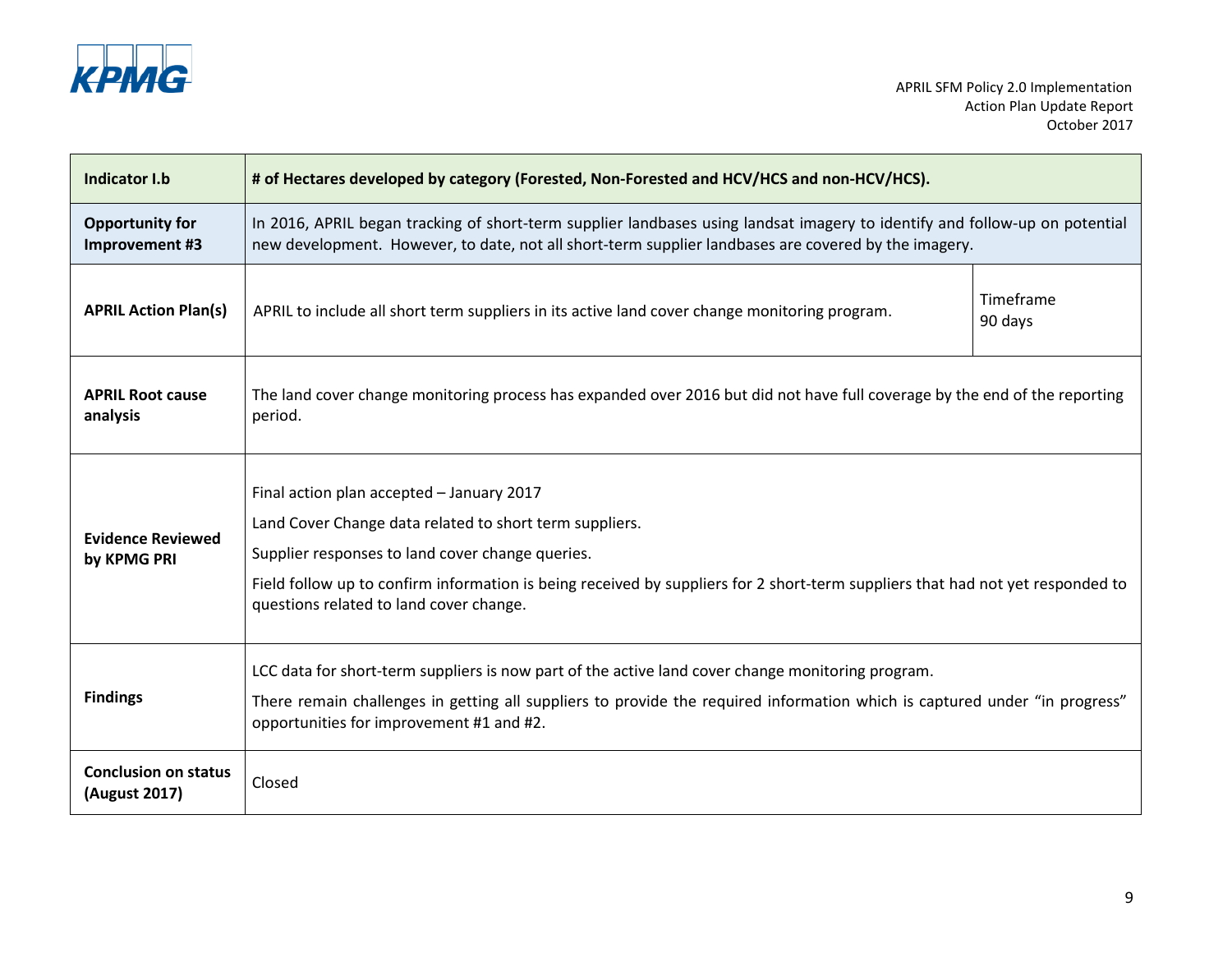

| <b>Opportunity for</b><br>Improvement #4     | At the time of the field audit in September 2016 the supplier due diligence processes to assess conformance with SFMP 2.0<br>had not yet been fully developed or implemented.                                                                                                                                                                                                                                                                               |                       |
|----------------------------------------------|-------------------------------------------------------------------------------------------------------------------------------------------------------------------------------------------------------------------------------------------------------------------------------------------------------------------------------------------------------------------------------------------------------------------------------------------------------------|-----------------------|
| <b>APRIL Action Plan(s)</b>                  | A revised supplier due diligence process for new suppliers is in the process of completion (SFMP 2.0<br>Compliance SOP). This will require a broader assessment of conformance to SFMP 2.0 prior to initiation<br>of deliveries and ongoing monitoring of land use change.                                                                                                                                                                                  | Timeframe<br>Complete |
| <b>APRIL Root cause</b><br>analysis          | Supplier due diligence process was in place but needed strengthening with respect to SFMP 2.0 compliance and involvement<br>of the Sustainability team.                                                                                                                                                                                                                                                                                                     |                       |
| <b>Evidence Reviewed</b><br>by KPMG PRI      | Final action plan accepted - January 2017<br>Supplier due diligence process<br>Data received from suppliers as part of the due diligence process<br>Internal audit process and results<br>Observation of 2 initial audits at suppliers                                                                                                                                                                                                                      |                       |
| <b>Findings</b>                              | The supplier due diligence process has been revised and captures SFMP 2.0 compliance more broadly.<br>The updated process has been socialized with suppliers.<br>The supplier audit process has been initiated. Implementation to date has been on a prioritized basis.<br>There remain challenges in getting all suppliers to provide the required access to information which is captured under "in<br>progress" opportunities for improvement #1 and #2. |                       |
| <b>Conclusion on status</b><br>(August 2017) | Closed                                                                                                                                                                                                                                                                                                                                                                                                                                                      |                       |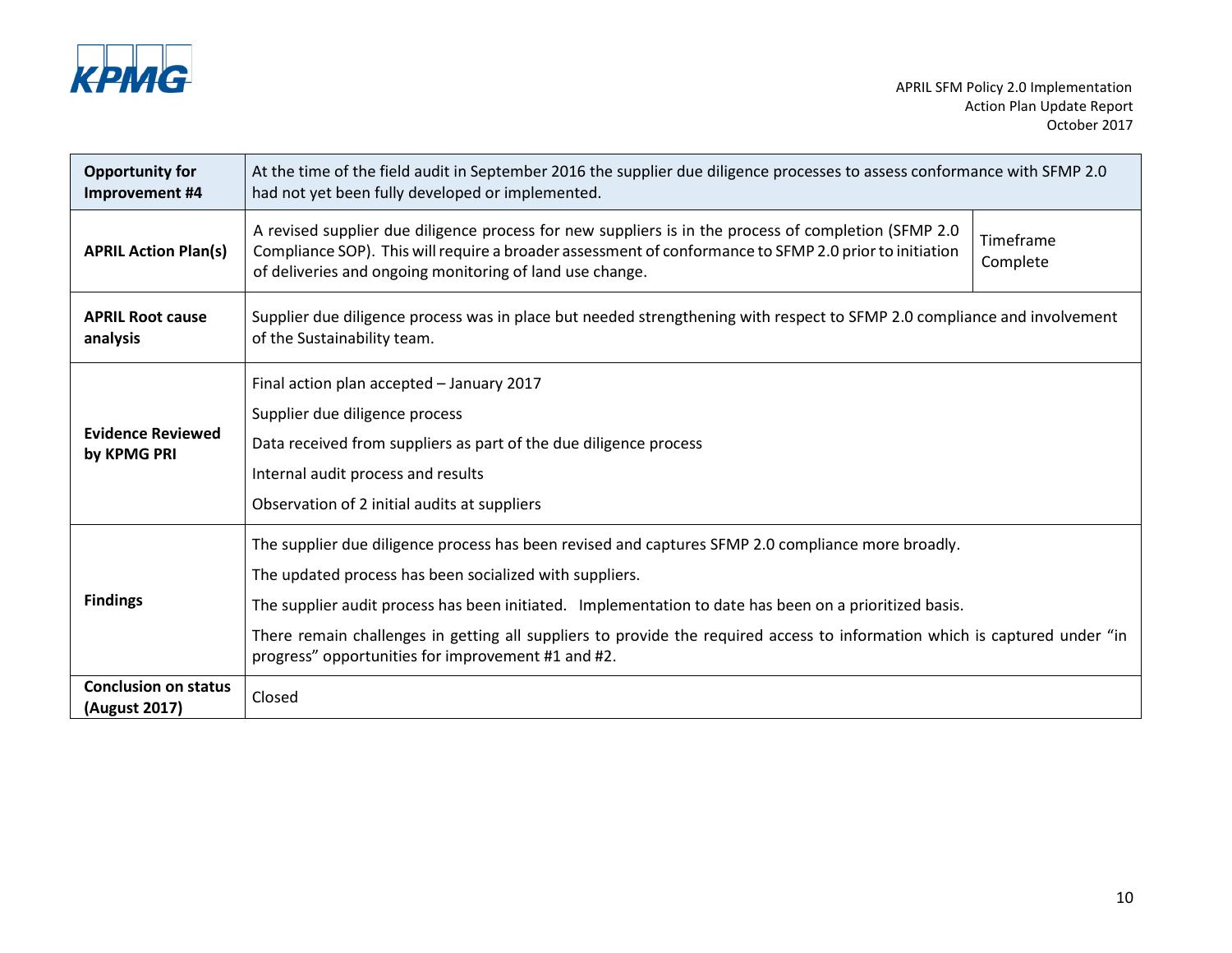

| <b>Opportunity for</b><br>Improvement #5       | While newly implemented short-term supplier monitoring processes identified land development by a short-term supplier<br>and resulted in the termination of the supplier, there is an opportunity to undertake the analysis of potential new<br>development using supplier GIS data and landsat imagery as part of the due diligence process undertaken prior to contracting<br>with new suppliers.                   |                                               |
|------------------------------------------------|-----------------------------------------------------------------------------------------------------------------------------------------------------------------------------------------------------------------------------------------------------------------------------------------------------------------------------------------------------------------------------------------------------------------------|-----------------------------------------------|
| <b>APRIL Action Plan(s)</b>                    | A revised supplier due diligence process for new suppliers is in the process of completion<br>1.<br>(SFMP 2.0 Compliance SOP). This will require a broader assessment of conformance to<br>SFMP 2.0 prior to initiation of deliveries and ongoing monitoring of land use change.<br>The Sustainability Department has been assigned responsibility to oversee the supplier<br>2.<br>selection and monitoring process. | Timeframe<br>Complete<br>1.<br>Complete<br>2. |
| <b>APRIL Root cause</b><br>analysis            | Supplier due diligence process was in place but needed strengthening with respect to SFMP 2.0 compliance and involvement<br>of the Sustainability team.                                                                                                                                                                                                                                                               |                                               |
| <b>Evidence Reviewed by</b><br><b>KPMG PRI</b> | Final action plan accepted - January 2017<br>Supplier due diligence monitoring process for new suppliers<br>Land cover change monitoring system                                                                                                                                                                                                                                                                       |                                               |
| <b>Findings</b>                                | The supplier due diligence process now includes a series of required conformance checks for SFMP 2.0, including land cover<br>change checks to assess whether new development is taking place.                                                                                                                                                                                                                        |                                               |
| <b>Conclusion on status</b><br>(August 2017)   | Closed.                                                                                                                                                                                                                                                                                                                                                                                                               |                                               |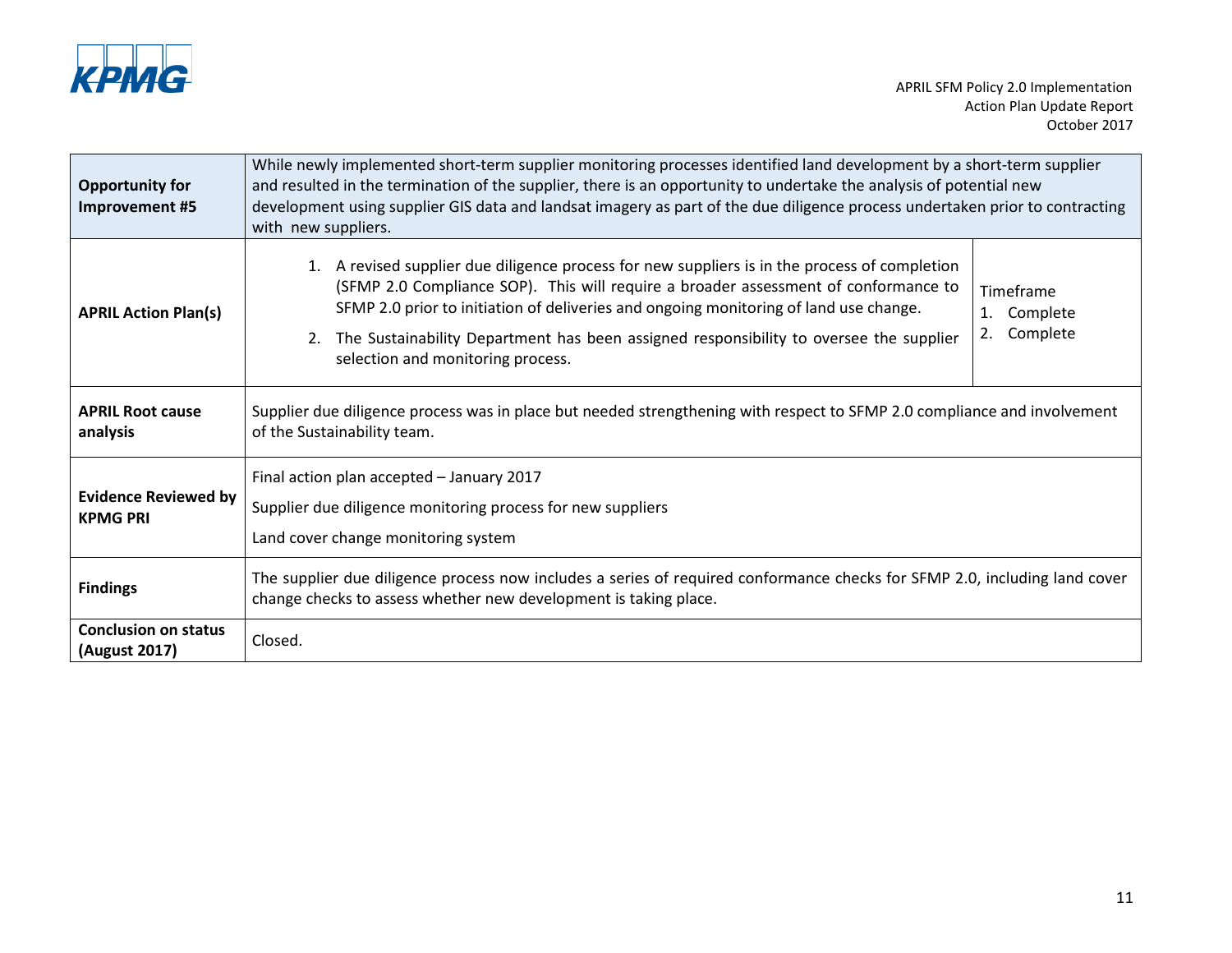

| Indicator II.b                                 | Ratio of conservation area to total plantation area                                                                                                                                                                                                                                                                                                                                                                                                                                                                                                                                                                                                                                                                                 |                      |
|------------------------------------------------|-------------------------------------------------------------------------------------------------------------------------------------------------------------------------------------------------------------------------------------------------------------------------------------------------------------------------------------------------------------------------------------------------------------------------------------------------------------------------------------------------------------------------------------------------------------------------------------------------------------------------------------------------------------------------------------------------------------------------------------|----------------------|
| <b>Opportunity for</b><br>Improvement #6       | There is an opportunity to improve on the current reporting of this indicator. As the SFMP 2.0 commitment is to conservation<br>areas that are of appropriate size, shape, connectivity, and representativeness to protect ecosystem functions and to<br>conserve native biodiversity it would be appropriate to at least exclude agriculture and infrastructure areas, which are<br>unlikely to contribute to this objective. The inclusion of open area remains appropriate only to the extent that this area is<br>expected to be rehabilitated or recover naturally. Additionally, some forested areas currently designated as conservation may<br>be of inadequate size or quality to meet the criteria described in SFMP 2.0. |                      |
| <b>APRIL Action Plan(s)</b>                    | Clarify with SAC the use of HCV standards, which account for various conservation values other than<br>biodiversity, for designating conservation areas, along with the latest guidance from the Indonesia<br>government on what should be included in conservation area classification.                                                                                                                                                                                                                                                                                                                                                                                                                                            | Timeframe<br>90 days |
| <b>APRIL Root cause</b><br>analysis            | Need to clarify the references and standards used by APRIL for the designation of conservation areas.                                                                                                                                                                                                                                                                                                                                                                                                                                                                                                                                                                                                                               |                      |
| <b>Evidence Reviewed by</b><br><b>KPMG PRI</b> | Final action plan accepted - January 2017<br>Government of Indonesia information on conservation areas per Pasal G MoEF Regulation No. P3/Menhut-11/2008.<br>Landscape level process approach and data sources for existing conservation area within concessions.                                                                                                                                                                                                                                                                                                                                                                                                                                                                   |                      |
| <b>Findings</b>                                | The footnote to SFMP 2.0 establishes a high standard for measurement of conservation area for which the data is currently not<br>available. The approach currently being taken by the Company to characterize and prioritize the existing conservation areas<br>will ultimately be able to address this requirement and prioritize conservation to the highest value areas, avoiding small isolated<br>conservation areas where species are unlikely to be maintained over time. However this will take a significant amount of time.<br>In the interim, the company is using the best available information. However, there will be an ongoing need to clarify this in<br>future progress reporting.                               |                      |
| <b>Conclusion on status</b><br>(August 2017)   | Closed                                                                                                                                                                                                                                                                                                                                                                                                                                                                                                                                                                                                                                                                                                                              |                      |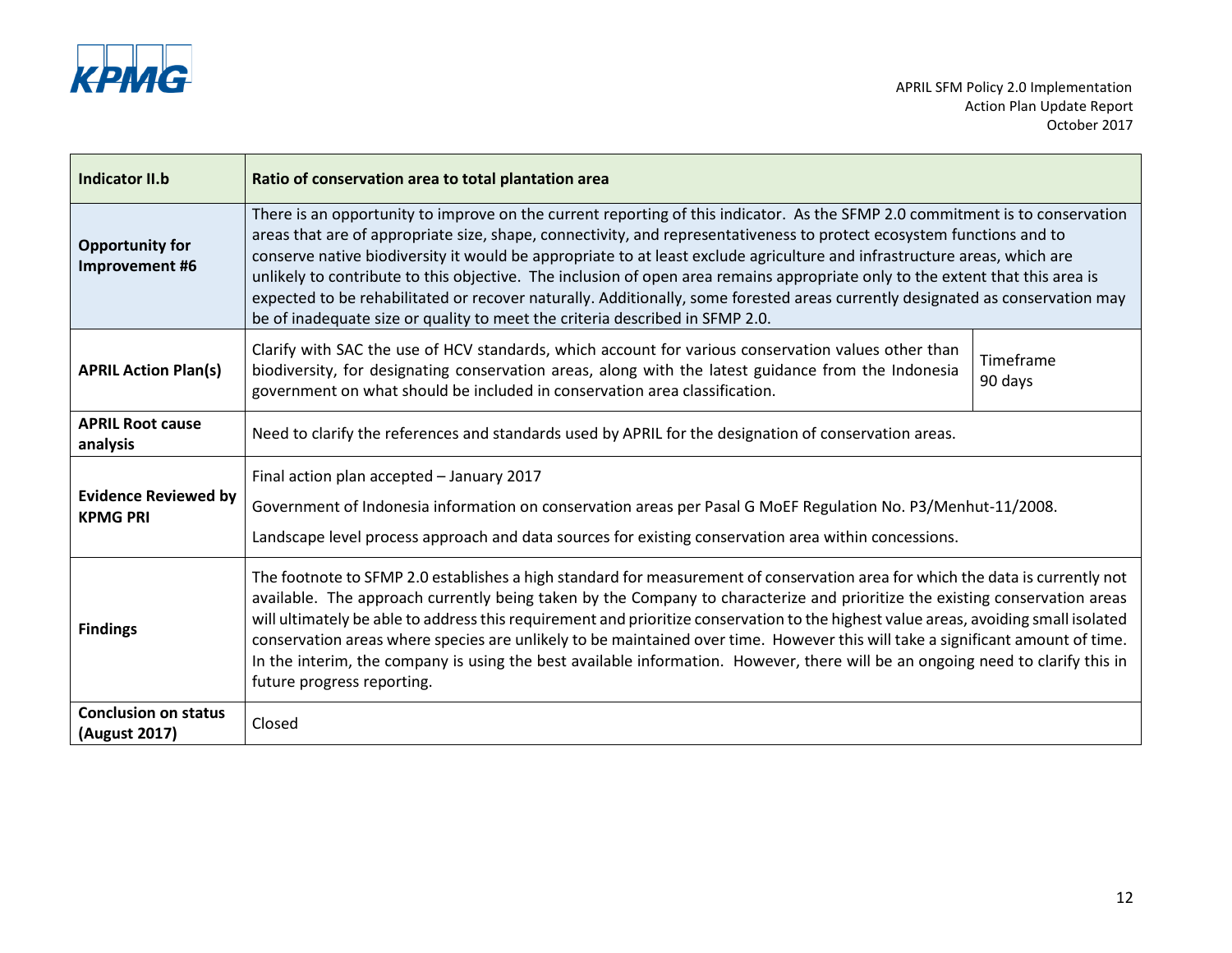

| <b>Indicator III.b</b>                         | # and % of Independent Peatland Expert Working Group (IPEWG) recommendations implemented on schedule for:<br>- Best management practices in existing plantations on peatland;<br>- Conservation of forested peatland and critical peatland landscape, and<br>- Development options for non-forested peatland.                                                                      |                                 |
|------------------------------------------------|------------------------------------------------------------------------------------------------------------------------------------------------------------------------------------------------------------------------------------------------------------------------------------------------------------------------------------------------------------------------------------|---------------------------------|
| <b>Opportunity for</b><br>Improvement #7       | In reviewing Meeting Summary Reports and Meeting Minutes, it was noted that the majority of recommendations do not have<br>a suggested timeline for completion.                                                                                                                                                                                                                    |                                 |
| <b>APRIL Action Plan(s)</b>                    | For future IPEWG meetings, agree on a proposed timeline for implementation (where possible) in<br>relation to new recommendations. Where a formal timeline for full implementation of the<br>recommendation is not possible due to areas of uncertainty identify timelines for the initial steps<br>necessary to implement the recommendation and update these at future meetings. | Timeframe<br>Next IPEWG meeting |
| <b>APRIL Root cause</b><br>analysis            | Depending on the nature of the recommendations, it is not always possible to identify and commit to timelines in relation to<br>new recommendations within the timeframe of the IPEWG meetings.                                                                                                                                                                                    |                                 |
| <b>Evidence Reviewed by</b><br><b>KPMG PRI</b> | Final action plan accepted - January 2017<br>Document tracking current status of actions                                                                                                                                                                                                                                                                                           |                                 |
| <b>Findings</b>                                | The IPEWG recommendations now have a proposed action by management, a proposed timeframe and status.                                                                                                                                                                                                                                                                               |                                 |
| <b>Conclusion on status</b><br>(August 2017)   | Closed                                                                                                                                                                                                                                                                                                                                                                             |                                 |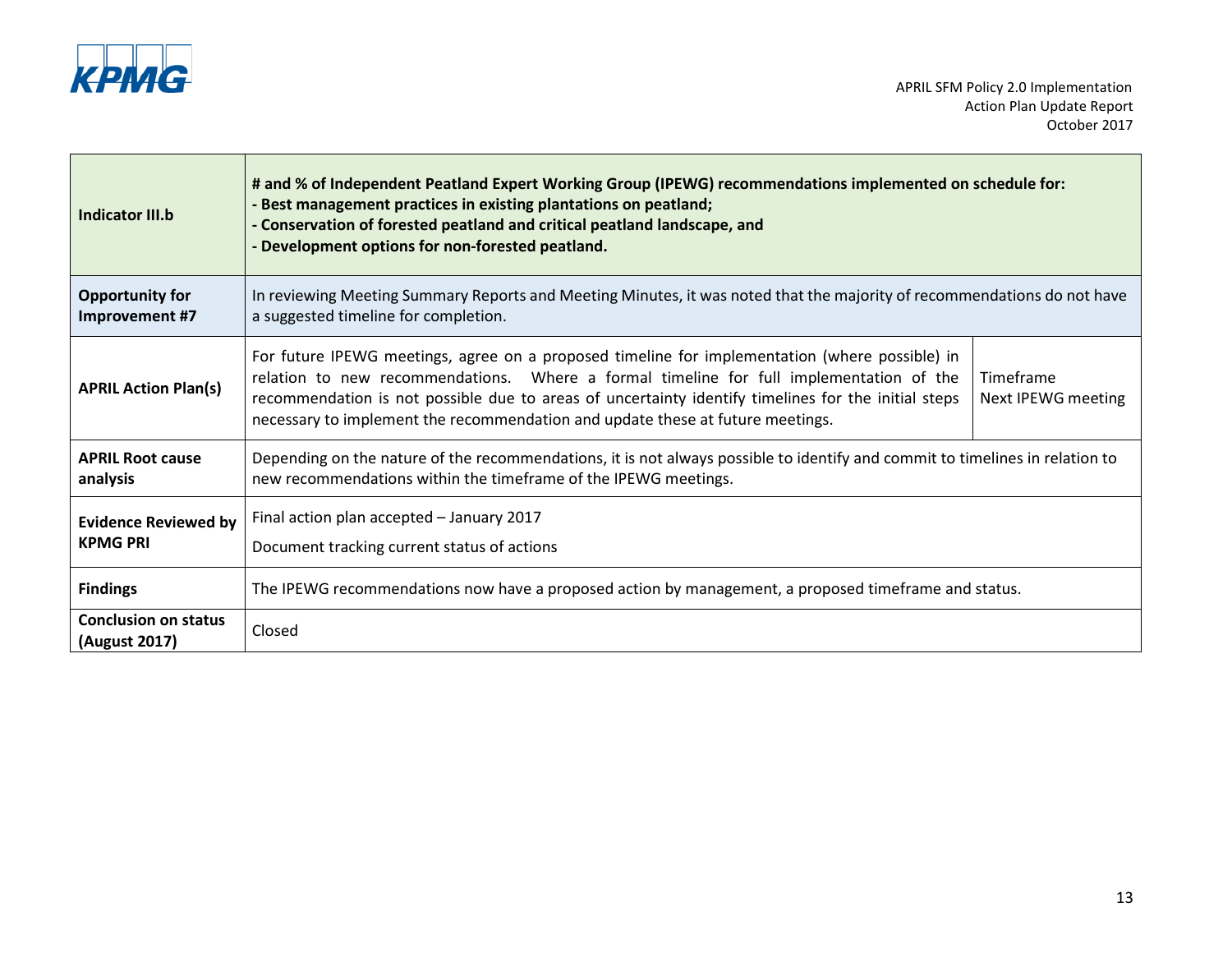

| Indicator V.b                                  | Local GDP.                                                                                                                                                                                                                                                                                |                                             |
|------------------------------------------------|-------------------------------------------------------------------------------------------------------------------------------------------------------------------------------------------------------------------------------------------------------------------------------------------|---------------------------------------------|
| <b>Opportunity for</b><br>Improvement #8       | APRIL has not yet determined how best to monitor its contribution to local GDP on an ongoing basis.                                                                                                                                                                                       |                                             |
| <b>APRIL Action Plan(s)</b>                    | APRIL to align its reporting with indicators being developed by the Indonesian Government which align<br>with UN Global SDG indicators.                                                                                                                                                   | Timeframe<br>Next SFMP 2.0<br>verification. |
| <b>APRIL Root cause</b><br>analysis            | Available data was from a study conducted by the University of Indonesia in 2014 which estimates APRIL's GDP contribution at<br>6.9%. As the study is meant to be conducted every three years, the next GDP impact assessment will be conducted in 2017.                                  |                                             |
| <b>Evidence Reviewed by</b><br><b>KPMG PRI</b> | Final action plan accepted - January 2017<br>Internal APRIL communications                                                                                                                                                                                                                |                                             |
| <b>Findings</b>                                | The Institute for Economic and Social Research at the University of Indonesia has been asked to provide a proposal to measure<br>PT. RAPP economic and fiscal impacts and to propose on a social impact methodology and assessment that links to the UN<br>Sustainable Development Goals. |                                             |
| <b>Conclusion on status</b><br>(August 2017)   | In Progress                                                                                                                                                                                                                                                                               |                                             |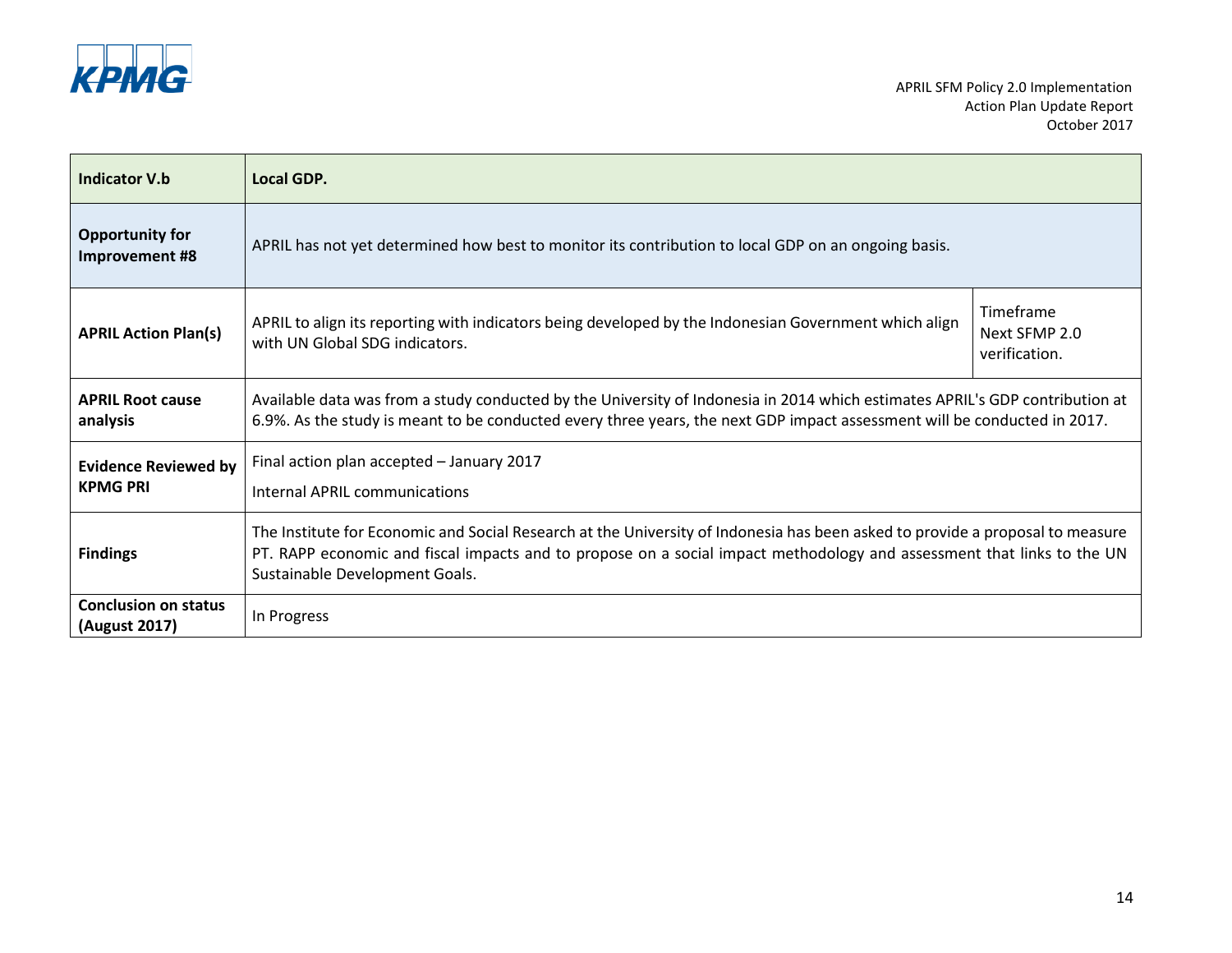

| <b>Indicator V.g</b>                           | # and status of agreed actions arising from stakeholder forums.                                                                                                                             |                      |
|------------------------------------------------|---------------------------------------------------------------------------------------------------------------------------------------------------------------------------------------------|----------------------|
| <b>Opportunity for</b><br>Improvement #9       | APRIL estimates the number of agreed upon actions that have yet to be started is approximately 800 but does not yet have<br>sufficiently reliable data to accurately report on this number. |                      |
| <b>APRIL Action Plan(s)</b>                    | Provide support to community development team to develop more robust tracking processes for<br>agreed upon actions.                                                                         | Timeframe<br>60 days |
| <b>APRIL Root cause</b><br>analysis            | Data had not been historically reported so was not stored in a way that can be readily substantiated.                                                                                       |                      |
| <b>Evidence Reviewed by</b><br><b>KPMG PRI</b> | Final action plan accepted - January 2017<br>Revised tracking process for agreed upon actions<br>Testing of a sample of reported actions                                                    |                      |
| <b>Findings</b>                                | Data tracking processes are now sufficient to support reported information.                                                                                                                 |                      |
| <b>Conclusion on status</b><br>(August 2017)   | Closed                                                                                                                                                                                      |                      |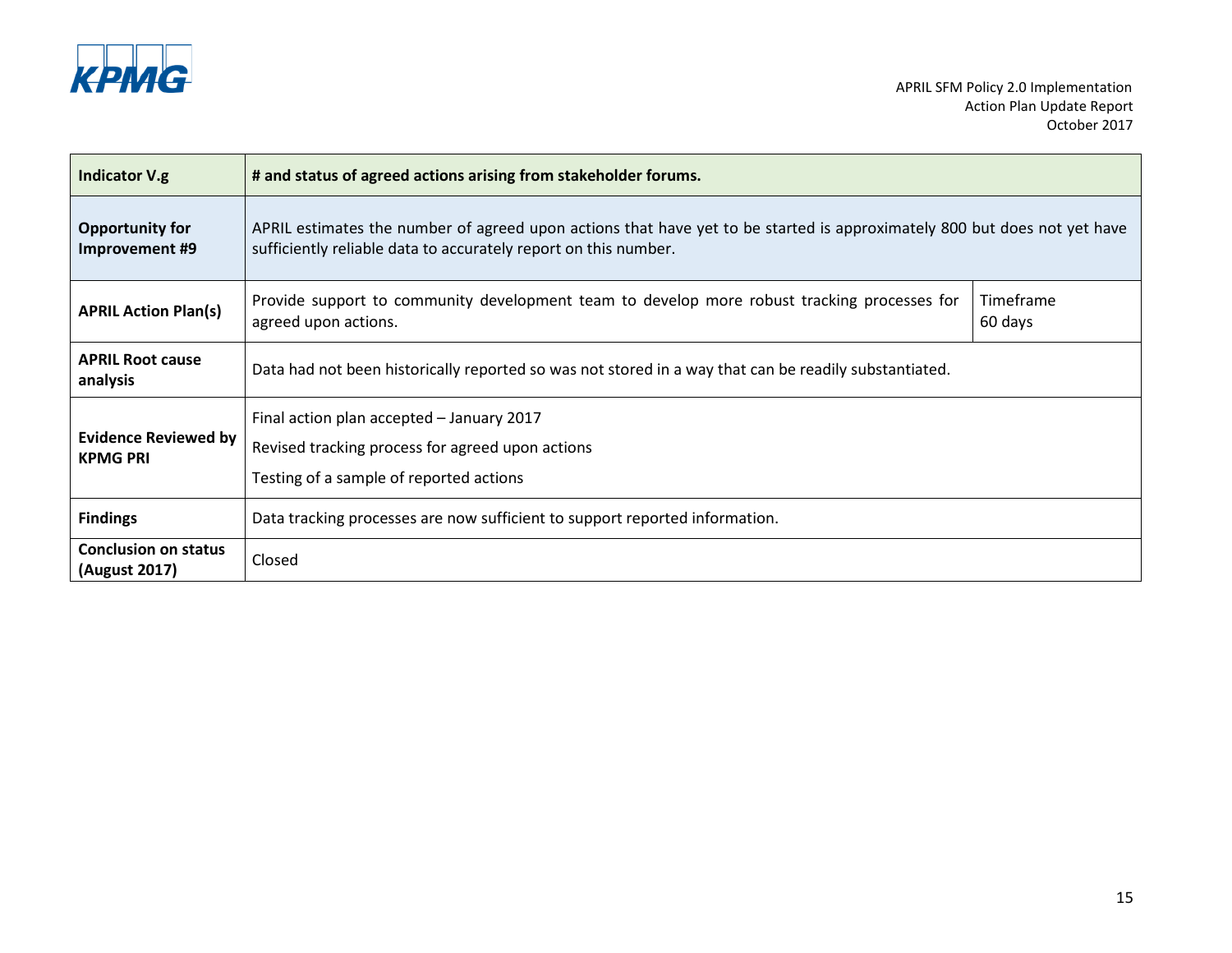

| <b>Indicator VI.b</b>                          | Ha of APRIL and supplier concessions currently inactive due to unresolved conflicts.                                                                                                                                                                                                                                                                                                                                                                                                                                                                                                                                                                                                                                         |                      |
|------------------------------------------------|------------------------------------------------------------------------------------------------------------------------------------------------------------------------------------------------------------------------------------------------------------------------------------------------------------------------------------------------------------------------------------------------------------------------------------------------------------------------------------------------------------------------------------------------------------------------------------------------------------------------------------------------------------------------------------------------------------------------------|----------------------|
| <b>Opportunity for</b><br>Improvement #10      | It was noted during site visits to concessions that land use designation changes within the Company's GIS tracking systems to<br>reflect the settlement of land claims often occurs before the claim is fully settled, i.e. in the expectation that the claim will be<br>settled shortly. While APRIL has initiated processes to ensure that future changes to land use designation only occur after<br>claims are agreed and the settlement is signed the current data includes a number of adjustments that have been made in<br>advance of full settlement. Note: our field inspections did not identify any instances where this approach actually led to<br>development of the land before the settlement of the claim. |                      |
| <b>APRIL Action Plan(s)</b>                    | Circulate instructions to all estates and suppliers regarding the recognition of settlement of land claims<br>within GIS systems and the fact that this should not occur before final MOUs are signed.                                                                                                                                                                                                                                                                                                                                                                                                                                                                                                                       | Timeframe<br>30 days |
| <b>APRIL Root cause</b><br>analysis            | The data being used for tracking potential new development previously included Land Dispute areas with potential for new<br>development, for which proactive identification of claims expected to be settled in the short-term was useful. Given the new<br>use of the data this approach is no longer appropriate.                                                                                                                                                                                                                                                                                                                                                                                                          |                      |
| <b>Evidence Reviewed by</b><br><b>KPMG PRI</b> | Final action plan accepted - January 2017<br>Letter from Mark Warren to Estate Managers, Plantation Regional Managers, Planning Regional Managers, sector Planners,<br>Social Governance Relations Departments, Forest Protection Managers.                                                                                                                                                                                                                                                                                                                                                                                                                                                                                  |                      |
| <b>Findings</b>                                | All sectors have been advised to ensure quality over their updates to the GIS tracking system. While the letter sent to the<br>sectors does not explicitly deal with the issue of pre-emptively removing land claim disputes from the database prior to final<br>signing of agreements, recurrence of this issue was not identified based on a 2017 sample of 2 RAPP sectors.                                                                                                                                                                                                                                                                                                                                                |                      |
| <b>Conclusion on status</b><br>(August 2017)   | Closed                                                                                                                                                                                                                                                                                                                                                                                                                                                                                                                                                                                                                                                                                                                       |                      |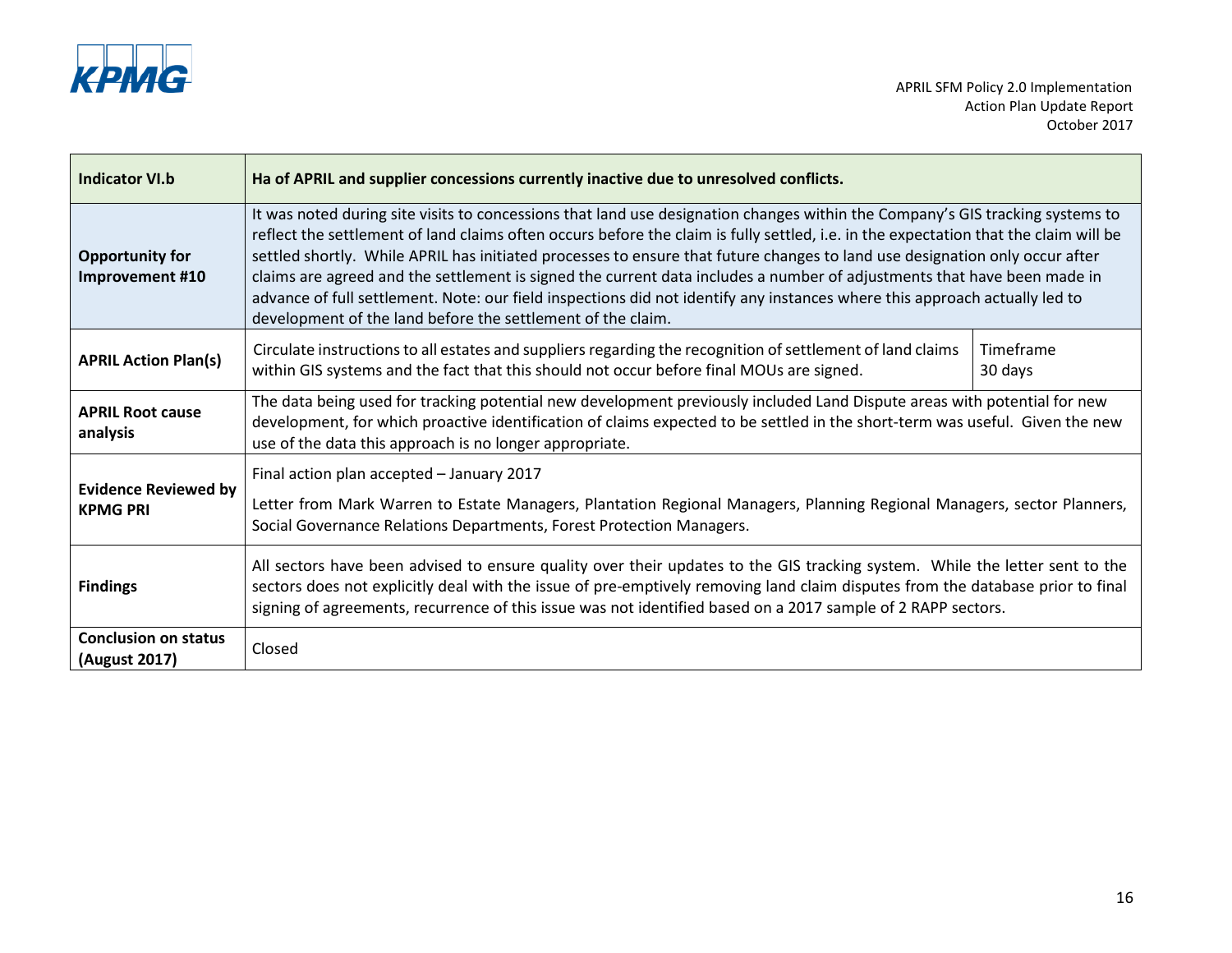

| <b>Indicator VI.f</b>                          | Established standard operating procedure (SOP) for addressing grievances.                                                                                                                                                     |                       |
|------------------------------------------------|-------------------------------------------------------------------------------------------------------------------------------------------------------------------------------------------------------------------------------|-----------------------|
| <b>Opportunity for</b><br>Improvement #11      | At two of the four supplier concessions visited, management interviews indicated a lack of awareness of the existing formal<br>grievance systems for communities.                                                             |                       |
| <b>APRIL Action Plan(s)</b>                    | To raise awareness as part of the role out of the new process of APRIL's formal grievance system.                                                                                                                             | Timeframe<br>180 days |
| <b>APRIL Root cause</b><br>analysis            | Root cause unknown at this time                                                                                                                                                                                               |                       |
| <b>Evidence Reviewed by</b><br><b>KPMG PRI</b> | Final action plan accepted - January 2017<br>SFMP 2.0 socialization process with suppliers<br>SFMP 2.0 monitoring process<br>Status of documentation received from suppliers related to SFMP 2.0                              |                       |
| <b>Findings</b>                                | The requirement to have a grievance process has been socialized with suppliers' management. Although, gaps in awareness of<br>this requirement still exist at the concession level, this is expected to take time to address. |                       |
| <b>Conclusion on status</b><br>(August 2017)   | Closed                                                                                                                                                                                                                        |                       |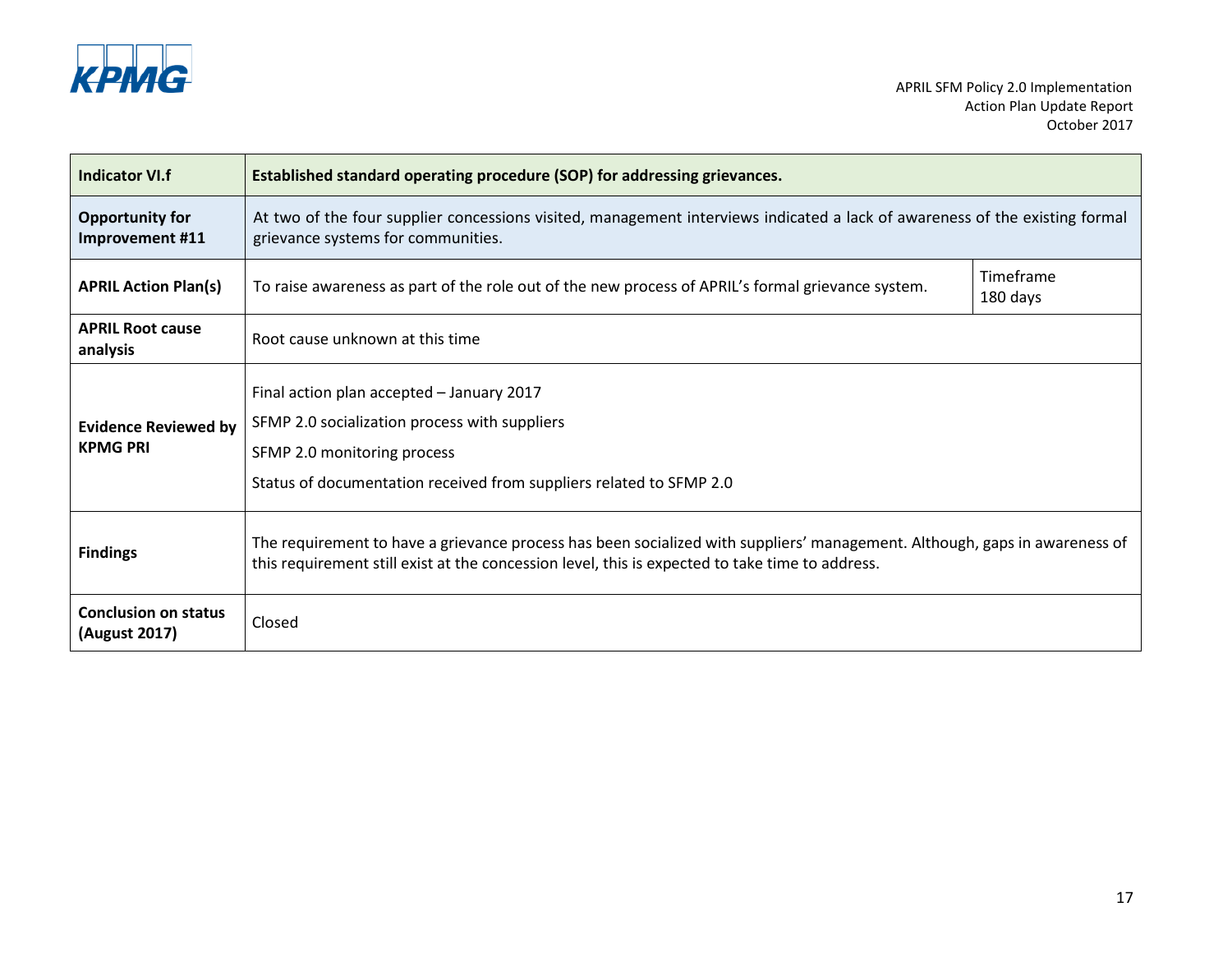

Ē

| <b>Opportunity for</b><br>Improvement #12      | At the four Sectors visited directly after the launch of the Grievance mechanism on August 30, 2016, Estate management and<br>community stakeholders were not yet aware of the new process.                                                                                                                |                       |
|------------------------------------------------|------------------------------------------------------------------------------------------------------------------------------------------------------------------------------------------------------------------------------------------------------------------------------------------------------------|-----------------------|
| <b>APRIL Action Plan(s)</b>                    | Undertake full socialization to raise awareness and understanding of the new process of APRIL's formal<br>grievance system.                                                                                                                                                                                | Timeframe<br>180 days |
| <b>APRIL Root cause</b><br>analysis            | The new SOP had just been released at the time of the audit.                                                                                                                                                                                                                                               |                       |
| <b>Evidence Reviewed by</b><br><b>KPMG PRI</b> | Final action plan accepted - January 2017<br>Summary of socialization activities by sector and number of participants from communities<br>List of communities attending socialization events for a sample of two sectors.<br>Interviews with a sample of community members at a sample of two RAPP sectors |                       |
| <b>Findings</b>                                | Socialization of the grievance process has been undertaken. While stakeholder awareness of the process is not yet consistent,<br>there are continuing processes to raise the level of awareness.                                                                                                           |                       |
| <b>Conclusion on status</b><br>(August 2017)   | Closed                                                                                                                                                                                                                                                                                                     |                       |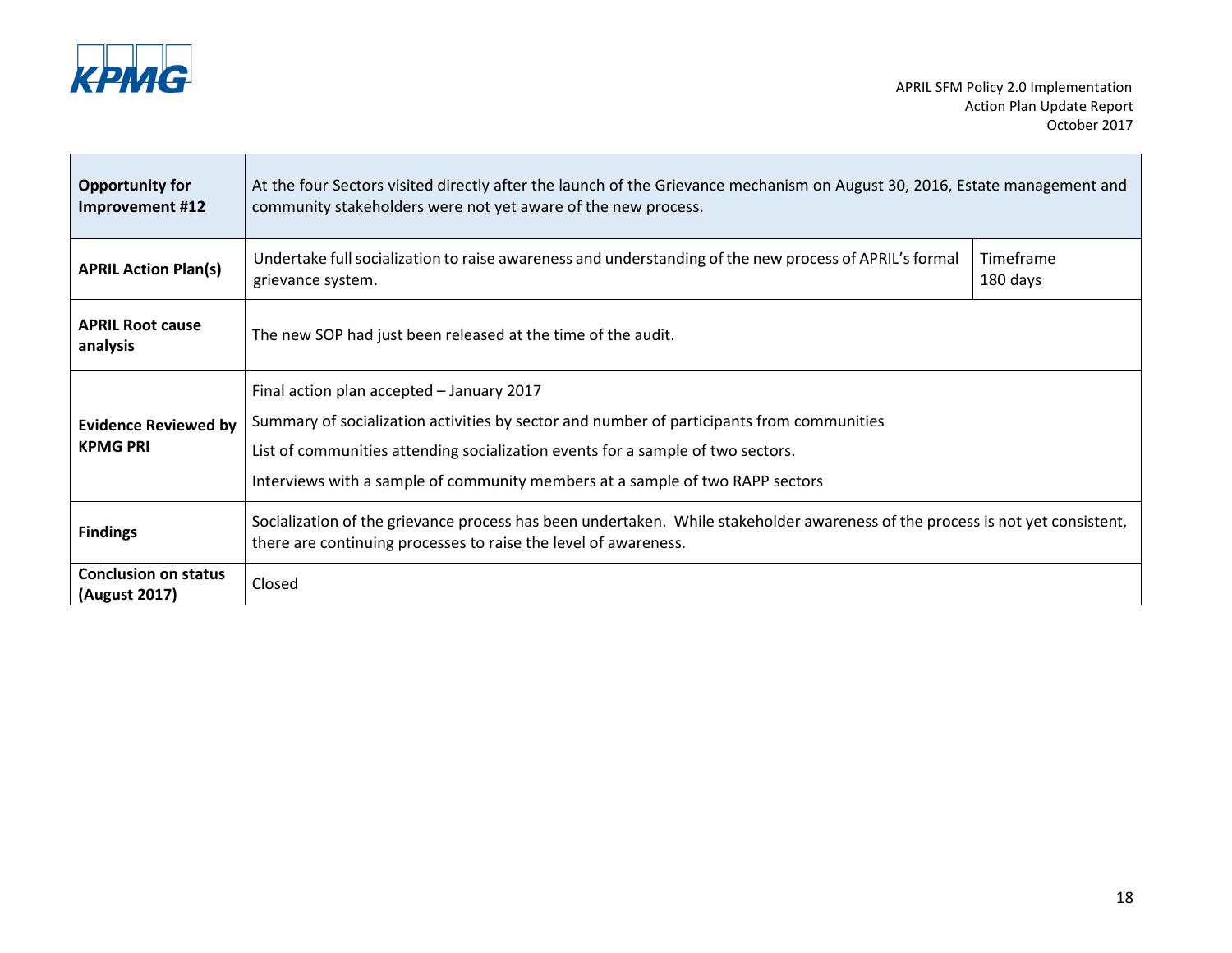

| <b>Indicator VI.g</b>                          | # of land conflicts outstanding as of June 30, 2016.                                                                                                                                                                                                                                                                                                                                                                                        |                      |
|------------------------------------------------|---------------------------------------------------------------------------------------------------------------------------------------------------------------------------------------------------------------------------------------------------------------------------------------------------------------------------------------------------------------------------------------------------------------------------------------------|----------------------|
| <b>Opportunity for</b><br>Improvement #13      | During one of the concession/estate field visits, discrepancies in the land conflict database were noted, as the number of<br>hectares identified in signed MOUs as being resolved and the number of hectares recorded as under claim in the database did<br>not consistently match.                                                                                                                                                        |                      |
| <b>APRIL Action Plan(s)</b>                    | APRIL will investigate why differences occurred between the stated hectares in the MOUs and the entry<br>in the land conflict database identify new processes or management controls to reduce the risk of<br>future discrepancies once the cause is identified.                                                                                                                                                                            | Timeframe<br>90 days |
| <b>APRIL Root cause</b><br>analysis            | Root cause unknown at this time.                                                                                                                                                                                                                                                                                                                                                                                                            |                      |
| <b>Evidence Reviewed by</b><br><b>KPMG PRI</b> | Final action plan accepted - January 2017<br>Signed representation from Estate management with an explanation of the differences.                                                                                                                                                                                                                                                                                                           |                      |
| <b>Findings</b>                                | The number of hectares entered into the database was a preliminary estimate and had not yet been updated to the final size<br>of the claim based on the MOU. This has now been done for the discrepancies noted during the 2016 assurance engagement.<br>A new opportunity for improvement (OFI #1) has been raised in the 2017 Interim Audit Report as inconsistencies in supply<br>partner land conflict data continues to be identified. |                      |
| <b>Conclusion on status</b><br>(August 2017)   | Closed                                                                                                                                                                                                                                                                                                                                                                                                                                      |                      |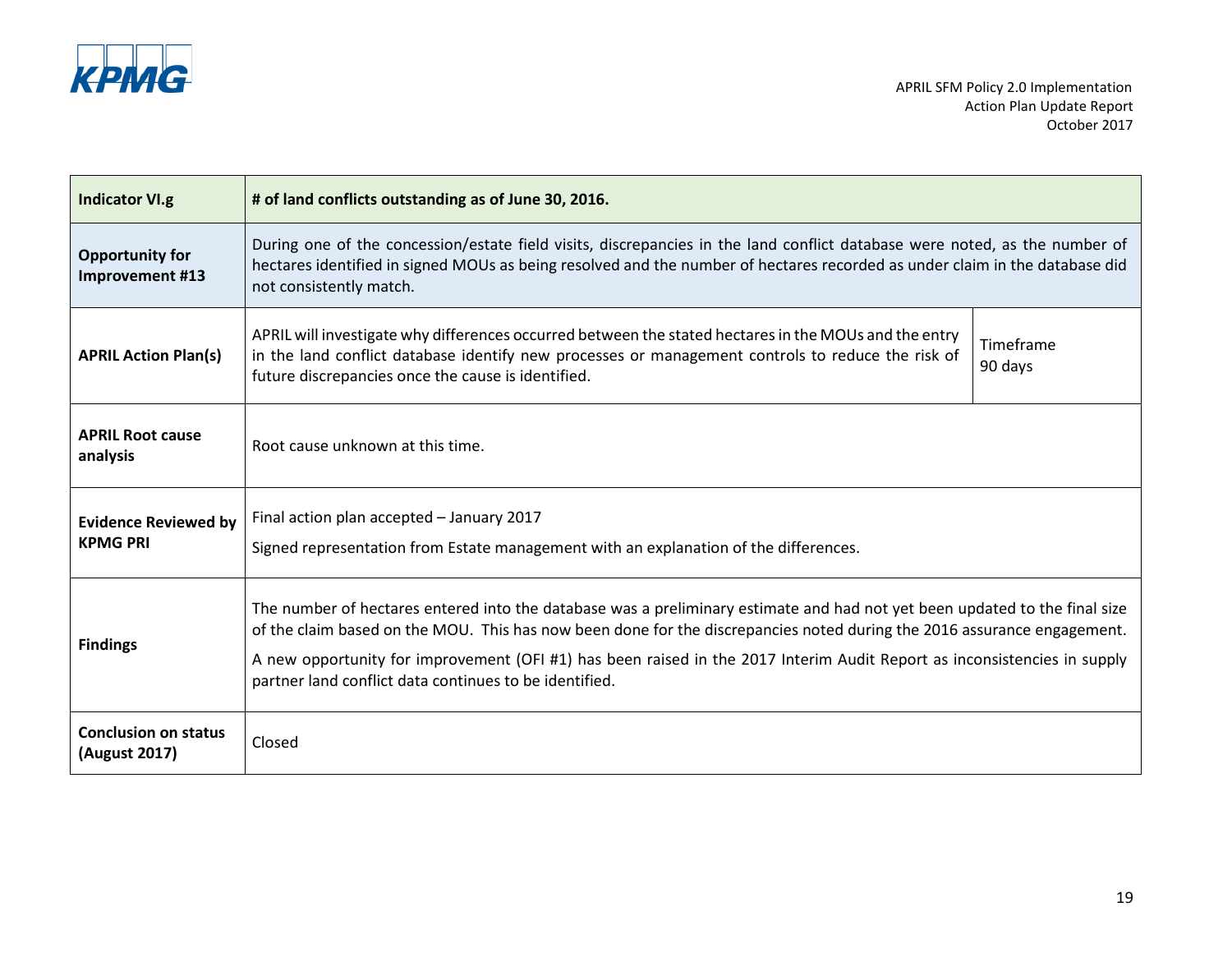

| <b>Opportunity for</b><br>Improvement #14      | The land conflict database listed one large conflict in respect to one of the PT. RAPP estates visited. During stakeholder and<br>management interviews, however, it was noted this land conflict relates to multiple individual land claims and is being resolved<br>as separate conflicts.                                                                                                         |                      |
|------------------------------------------------|------------------------------------------------------------------------------------------------------------------------------------------------------------------------------------------------------------------------------------------------------------------------------------------------------------------------------------------------------------------------------------------------------|----------------------|
| <b>APRIL Action Plan(s)</b>                    | APRIL will investigate why the approach described above was taken and any implications in relation to<br>the accuracy of land claims data within its databases and identify new processes or management<br>controls if necessary to increase the accuracy of the database once the cause is identified.                                                                                              | Timeframe<br>90 days |
| <b>APRIL Root cause</b><br>analysis            | Data base was not updated as more information became known.                                                                                                                                                                                                                                                                                                                                          |                      |
| <b>Evidence Reviewed by</b><br><b>KPMG PRI</b> | Final action plan accepted - January 2017<br>Signed representations from the Estate management with an explanation of the discrepancy<br>List of claimants related to the specific claim                                                                                                                                                                                                             |                      |
| <b>Findings</b>                                | The claim was preliminary in nature so was entered into the database as a single large claim. Once the individual claims were<br>established and verified the database was updated with the individual claims.<br>A new opportunity for improvement (OFI #1) has been raised in the 2017 Interim Audit Report as inconsistencies in supply<br>partner land conflict data continues to be identified. |                      |
| <b>Conclusion on status</b><br>(August 2017)   | Closed                                                                                                                                                                                                                                                                                                                                                                                               |                      |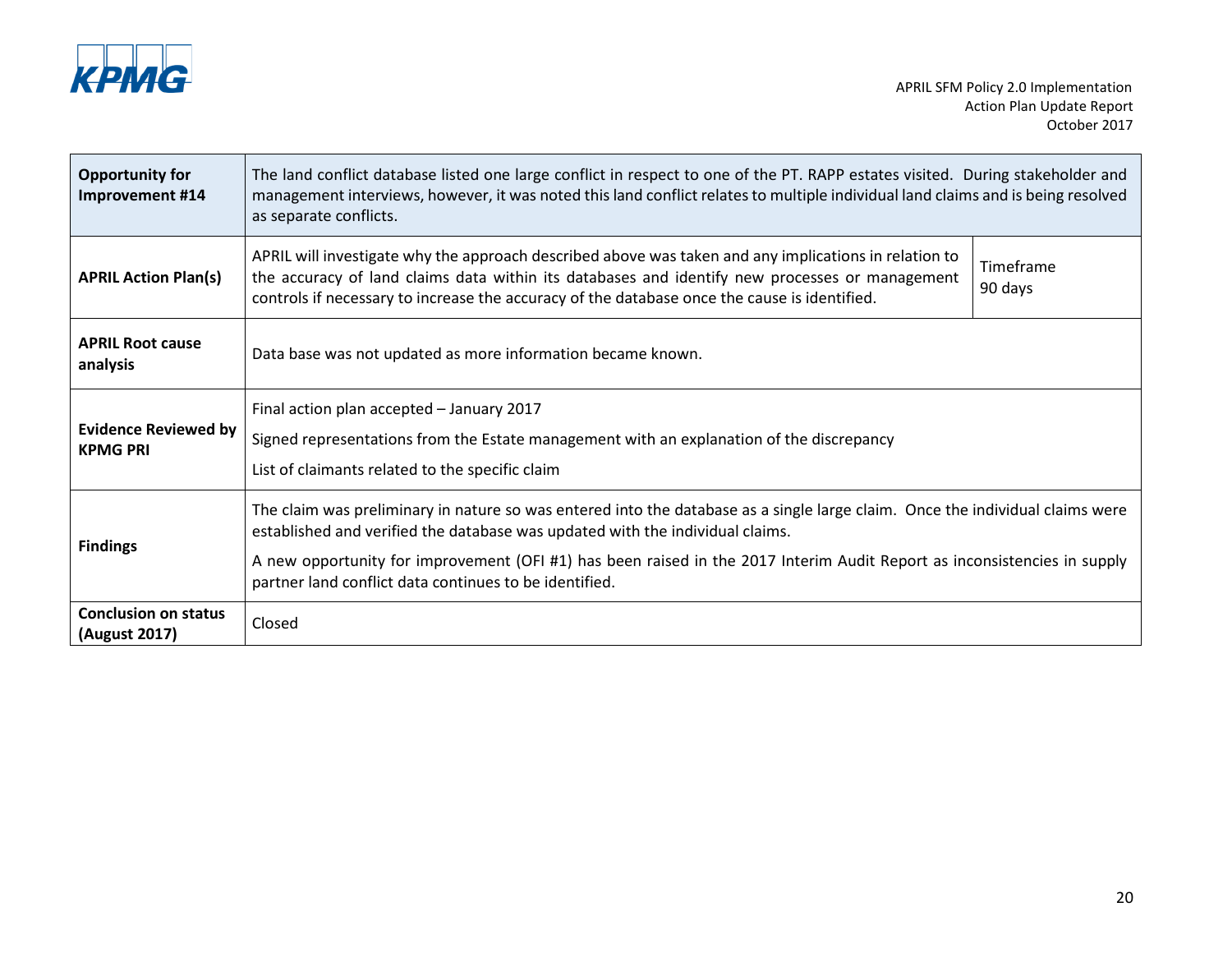

| <b>Indicator VII.b</b>                         | Grievance resolution mechanism in place for labor concerns raised by APRIL or supplier employees and contractors.                                                                                                                                                                                                                                                                                                                   |                      |  |
|------------------------------------------------|-------------------------------------------------------------------------------------------------------------------------------------------------------------------------------------------------------------------------------------------------------------------------------------------------------------------------------------------------------------------------------------------------------------------------------------|----------------------|--|
| <b>Opportunity for</b><br>Improvement #15      | While a confidential email and phone number are in place to raise issues for PT. RAPP employees and contractor workers, based<br>on worker interviewers at three PT. RAPP estates visited, these are not consistently socialized across the operations.                                                                                                                                                                             |                      |  |
| <b>APRIL Action Plan(s)</b>                    | To raise awareness as part of the roll out of the new process of APRIL's formal grievance system.                                                                                                                                                                                                                                                                                                                                   | Timeframe<br>90 days |  |
| <b>APRIL Root cause</b><br>analysis            | Inadequate socialization of the confidential phone number as part of the formal grievance mechanism.                                                                                                                                                                                                                                                                                                                                |                      |  |
| <b>Evidence Reviewed by</b><br><b>KPMG PRI</b> | Final action plan accepted - January 2017<br>Public Messenger communication sent to all employees via email, including a link to the work instruction and related hotline<br>number.<br>Letter to contractors dated May 16, 2017 from Contract Administration regarding the need for grievance mechanisms and the<br>specific work instruction and related hotline number.<br>Interviews with a sample of RAPP contractor employees |                      |  |
| <b>Findings</b>                                | Socialization of the process has been undertaken.                                                                                                                                                                                                                                                                                                                                                                                   |                      |  |
| <b>Conclusion on status</b><br>(August 2017)   | Closed                                                                                                                                                                                                                                                                                                                                                                                                                              |                      |  |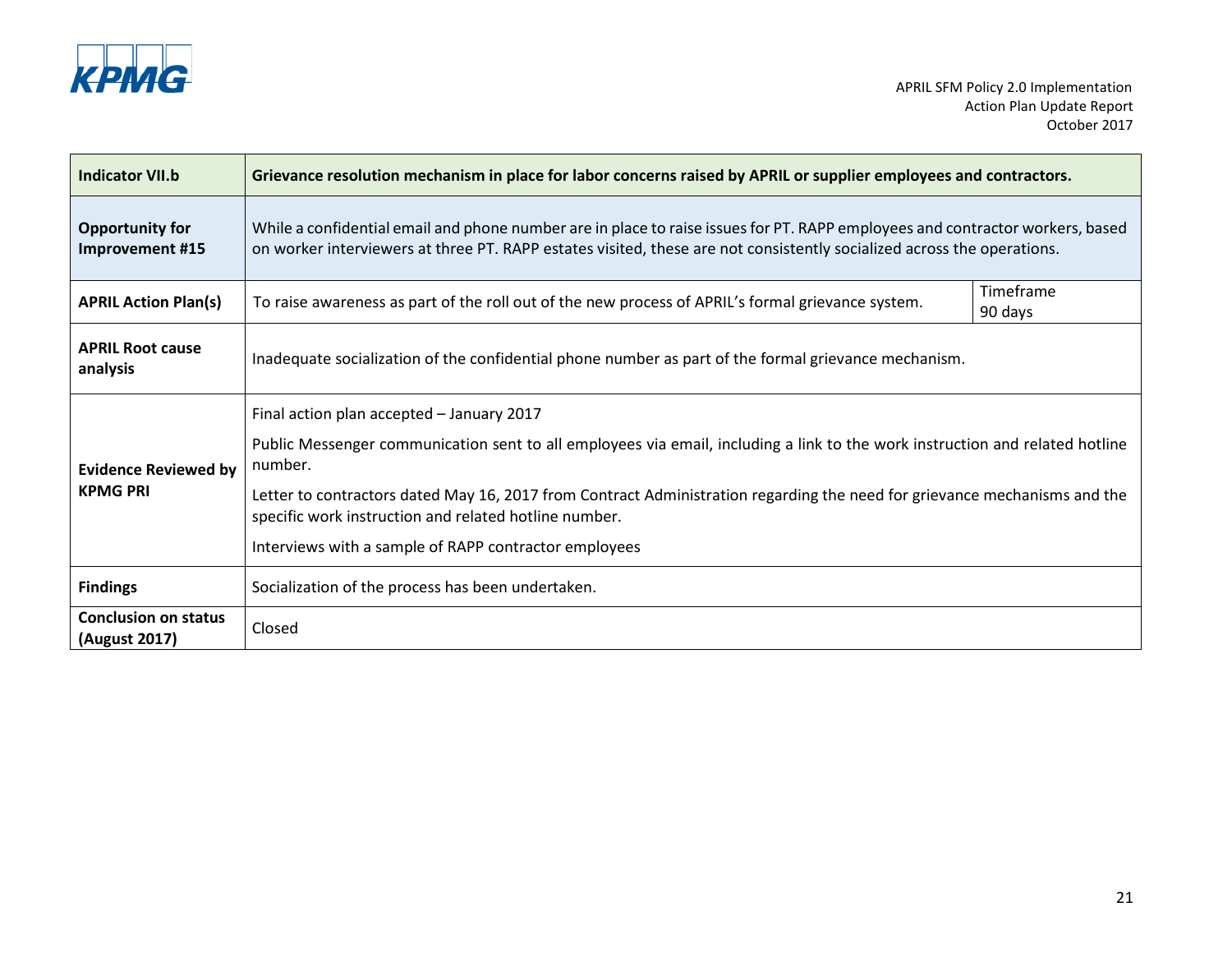

| <b>Opportunity for</b><br>Improvement #16                                                                                                                                                                                            | APRIL obtains the Company Regulation of contractor companies as a part of its contractor monitoring program, however, the<br>documents are not specifically reviewed to ensure the grievance process is adequate and the implementation of the grievance<br>process is not monitored.                                                         |                      |
|--------------------------------------------------------------------------------------------------------------------------------------------------------------------------------------------------------------------------------------|-----------------------------------------------------------------------------------------------------------------------------------------------------------------------------------------------------------------------------------------------------------------------------------------------------------------------------------------------|----------------------|
| <b>APRIL Action Plan(s)</b>                                                                                                                                                                                                          | APRIL will as part of its supplier due diligence determine the existence of policies, programmes or<br>practices for addressing social grievances and conflicts and will encourage suppliers to share<br>information on these with APRIL on an ongoing basis for APRIL's monitoring.                                                          | Timeframe<br>90 days |
| <b>APRIL Root cause</b><br>analysis                                                                                                                                                                                                  | Existing supplier assessments were focused on legal compliance.                                                                                                                                                                                                                                                                               |                      |
|                                                                                                                                                                                                                                      | Final action plan accepted - January 2017                                                                                                                                                                                                                                                                                                     |                      |
| <b>Evidence Reviewed by</b><br>Letter to contractors dated May 16, 2017 from Contract Administration regarding the need for grievance mechanisms and the<br>specific work instruction and related hotline number.<br><b>KPMG PRI</b> |                                                                                                                                                                                                                                                                                                                                               |                      |
|                                                                                                                                                                                                                                      | Monitoring process forms and current status of data collection                                                                                                                                                                                                                                                                                |                      |
| <b>Findings</b>                                                                                                                                                                                                                      | The existence of grievance processes is now part of the information being monitored for all supply sources. As per Opportunity<br>#1 and #2 there remain gaps in data availability but the process of requesting and following up on the existence of grievance<br>processes is now established and being implemented on a prioritized basis. |                      |
| <b>Conclusion on status</b><br>(August 2017)                                                                                                                                                                                         | Closed                                                                                                                                                                                                                                                                                                                                        |                      |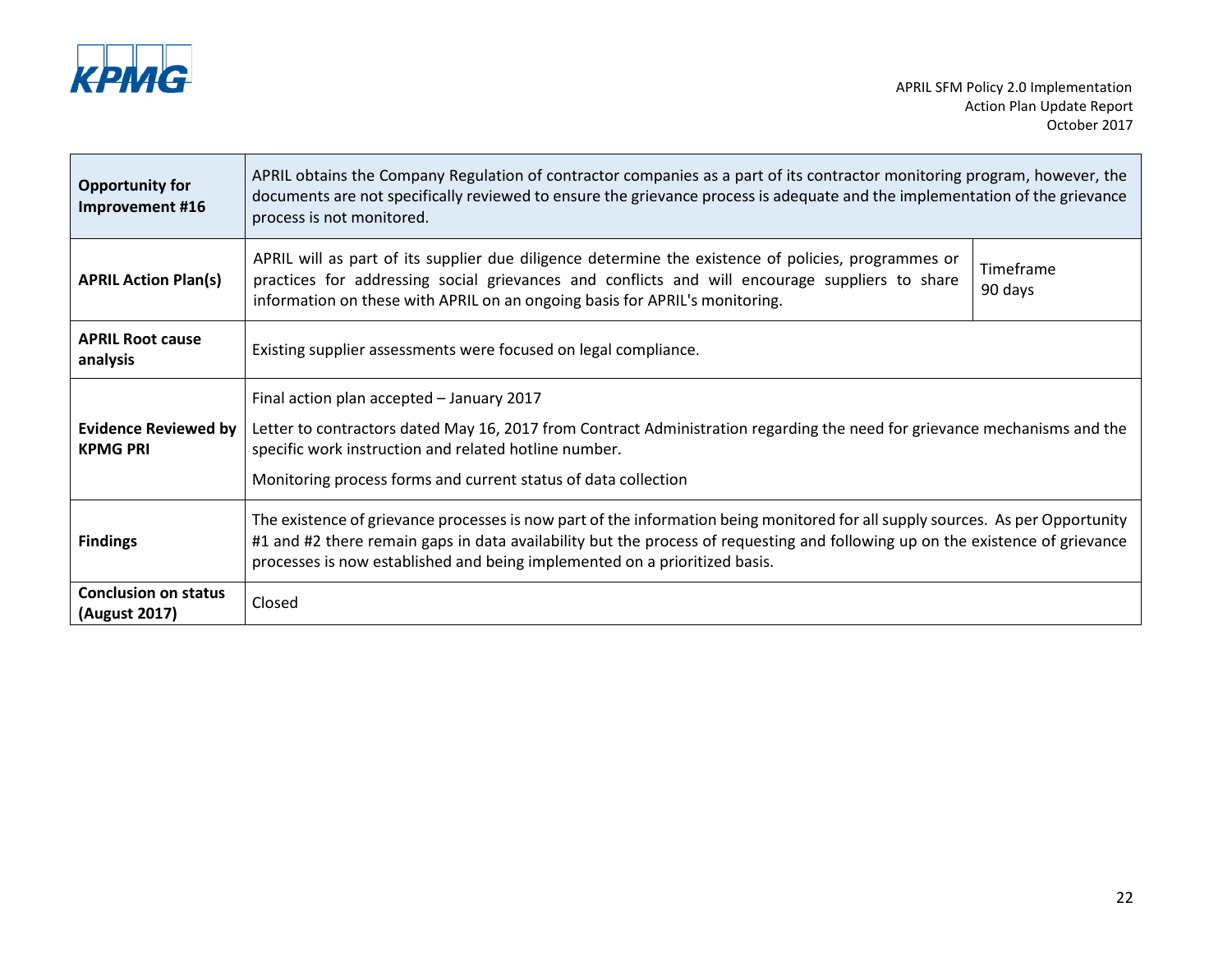

Ē

J.

| <b>Opportunity for</b><br>Improvement #17      | At this time, APRIL does not have information on the extent of long-term supplier contractor monitoring in relation to the<br>adequacy and implementation of employee grievance mechanisms for contractor employees.                                                                                                                                                                                                                                                                                                                                                                                                                                            |                                                     |
|------------------------------------------------|-----------------------------------------------------------------------------------------------------------------------------------------------------------------------------------------------------------------------------------------------------------------------------------------------------------------------------------------------------------------------------------------------------------------------------------------------------------------------------------------------------------------------------------------------------------------------------------------------------------------------------------------------------------------|-----------------------------------------------------|
| <b>APRIL Action Plan(s)</b>                    | APRIL will as part of its supplier due diligence determine the existence of policies, programmes or<br>practices for addressing social grievances and conflicts and will encourage suppliers to share<br>information on these with APRIL on an ongoing basis for APRIL's monitoring.                                                                                                                                                                                                                                                                                                                                                                            | Timeframe<br>See Opportunity for<br>improvement #16 |
| <b>APRIL Root cause</b><br>analysis            | Existing long-term supplier assessments were focused on legal compliance and not explicitly on appropriate grievance<br>mechanisms.                                                                                                                                                                                                                                                                                                                                                                                                                                                                                                                             |                                                     |
| <b>Evidence Reviewed by</b><br><b>KPMG PRI</b> | Final action plan accepted - January 2017<br>SFMP 2.0 Monitoring Process and documentation<br>Current status of documents received from suppliers related to SFMP 2.0 requirements                                                                                                                                                                                                                                                                                                                                                                                                                                                                              |                                                     |
| <b>Findings</b>                                | APRIL has provided information on the grievance process to all suppliers.<br>The monitoring process (both for new suppliers and for annual assessment of existing suppliers) explicitly addresses employer<br>contractor grievance processes.<br>The existence of a grievance process is being addressed during contractor monitoring and records maintained of which long-<br>term suppliers have provided this information. As per Opportunity #1 and #2 there remain gaps in data availability but the<br>process of requesting and following up on the existence of grievance processes is now established and being implemented on<br>a prioritized basis. |                                                     |
| <b>Conclusion on status</b><br>(August 2017)   | Closed                                                                                                                                                                                                                                                                                                                                                                                                                                                                                                                                                                                                                                                          |                                                     |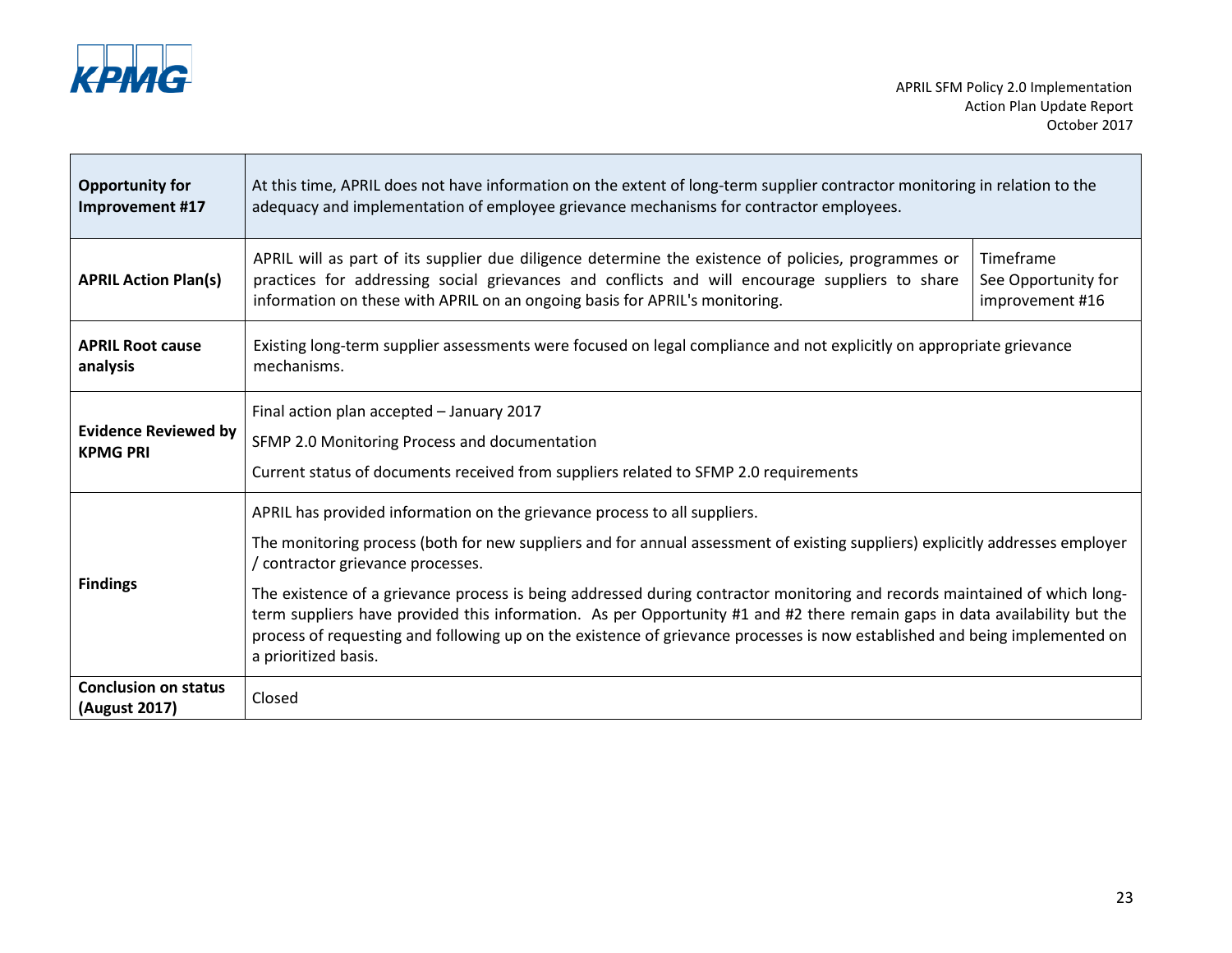

Ē

| <b>Opportunity for</b><br>Improvement #18      | Based on management and employee interviews during a field visit to one short-term supplier concession, existing grievance<br>programs for employees do not extend to contractor employee grievances. To date, APRIL is not monitoring and has not<br>accessed any employee or contractor grievance mechanisms at Short-Term Suppliers.                                                                                                                                                                                                                                                      |                                                     |
|------------------------------------------------|----------------------------------------------------------------------------------------------------------------------------------------------------------------------------------------------------------------------------------------------------------------------------------------------------------------------------------------------------------------------------------------------------------------------------------------------------------------------------------------------------------------------------------------------------------------------------------------------|-----------------------------------------------------|
| <b>APRIL Action Plan(s)</b>                    | APRIL to continue direct monitoring of short-term suppliers for commitments covering no<br>deforestation, no new development on forested land as per HCV and HCS assessments, and zero burn<br>policy. This will be done through remote sensing systems and the submission of data by the suppliers.<br>APRIL will as part of its supplier due diligence determine the existence of policies, programmes or<br>practices for addressing social grievances and conflicts and will encourage suppliers to share<br>information on these with APRIL on an ongoing basis for APRIL's monitoring. | Timeframe<br>See Opportunity for<br>improvement #16 |
| <b>APRIL Root cause</b><br>analysis            | The indicator reporting process is a new reporting process. Not all data was readily available in a reliable format for the first<br>report.                                                                                                                                                                                                                                                                                                                                                                                                                                                 |                                                     |
| <b>Evidence Reviewed by</b><br><b>KPMG PRI</b> | Final action plan accepted - January 2017<br>SFMP 2.0 Monitoring Process and documentation<br>Current status of documents received from suppliers related to SFMP 2.0 requirements                                                                                                                                                                                                                                                                                                                                                                                                           |                                                     |
|                                                | APRIL has provided information on the grievance process to all suppliers.                                                                                                                                                                                                                                                                                                                                                                                                                                                                                                                    |                                                     |
|                                                | The monitoring process (both for new suppliers and for annual assessment of existing suppliers) explicitly addresses employer<br>contractor grievance processes.                                                                                                                                                                                                                                                                                                                                                                                                                             |                                                     |
| <b>Findings</b>                                | The existence of a grievance process is being addressed during contractor monitoring and records maintained of which long-<br>term suppliers have provided this information. As per Opportunity #1 and #2 there remain gaps in data availability but the<br>process of requesting and following up on the existence of grievance processes is now established and being implemented on<br>a prioritized basis.                                                                                                                                                                               |                                                     |
| <b>Conclusion on status</b><br>(August 2017)   | Closed                                                                                                                                                                                                                                                                                                                                                                                                                                                                                                                                                                                       |                                                     |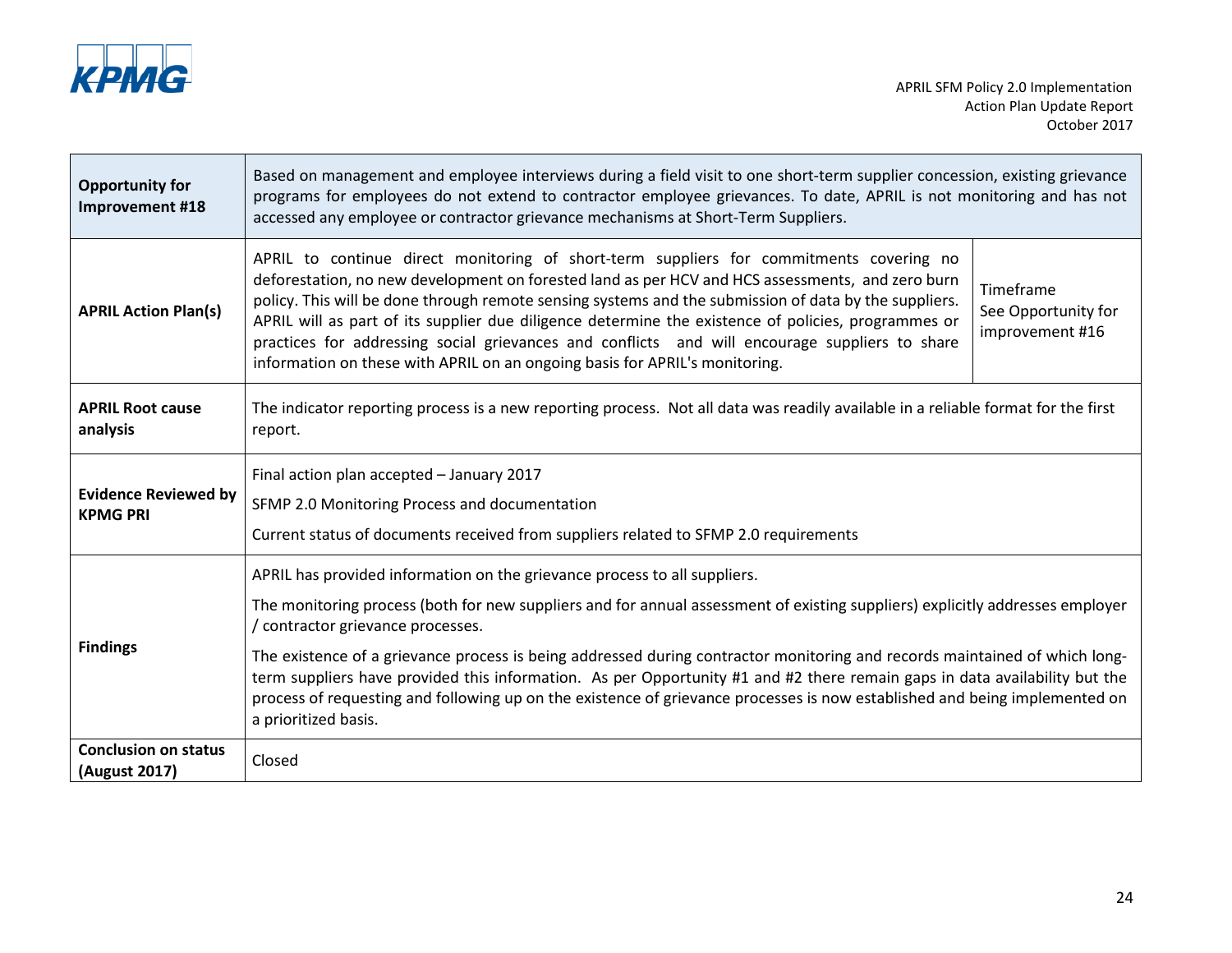

| <b>Indicator VII.c</b>                         | % of PT. RAPP, supplier and contractor operations covered by OHS certification.                                                                                                                                                          |                      |
|------------------------------------------------|------------------------------------------------------------------------------------------------------------------------------------------------------------------------------------------------------------------------------------------|----------------------|
| <b>Opportunity for</b><br>Improvement #19      | Planned dates of OHS certification (OHSAS 18001 or SMK3) are not formally monitored by APRIL for Short-Term Suppliers.                                                                                                                   |                      |
| <b>APRIL Action Plan(s)</b>                    | APRIL will as part of its supplier due diligence determine the status of OHS certification.                                                                                                                                              | Timeframe<br>90 days |
| <b>APRIL Root cause</b><br>analysis            | The focus of historic monitoring was wood legality.                                                                                                                                                                                      |                      |
| <b>Evidence Reviewed by</b><br><b>KPMG PRI</b> | Final action plan accepted - January 2017<br>Updated list of suppliers showing certification status and expected certification dates<br>SFMP 2.0 monitoring process<br>Status of SFMP 2.0 monitoring program data collection by supplier |                      |
| <b>Findings</b>                                | Supplier completion of OHS is being tracked. The status of certification is also included within the annual SFMP 2.0 monitoring<br>process for suppliers.                                                                                |                      |
| <b>Conclusion on status</b><br>(August 2017)   | Closed.                                                                                                                                                                                                                                  |                      |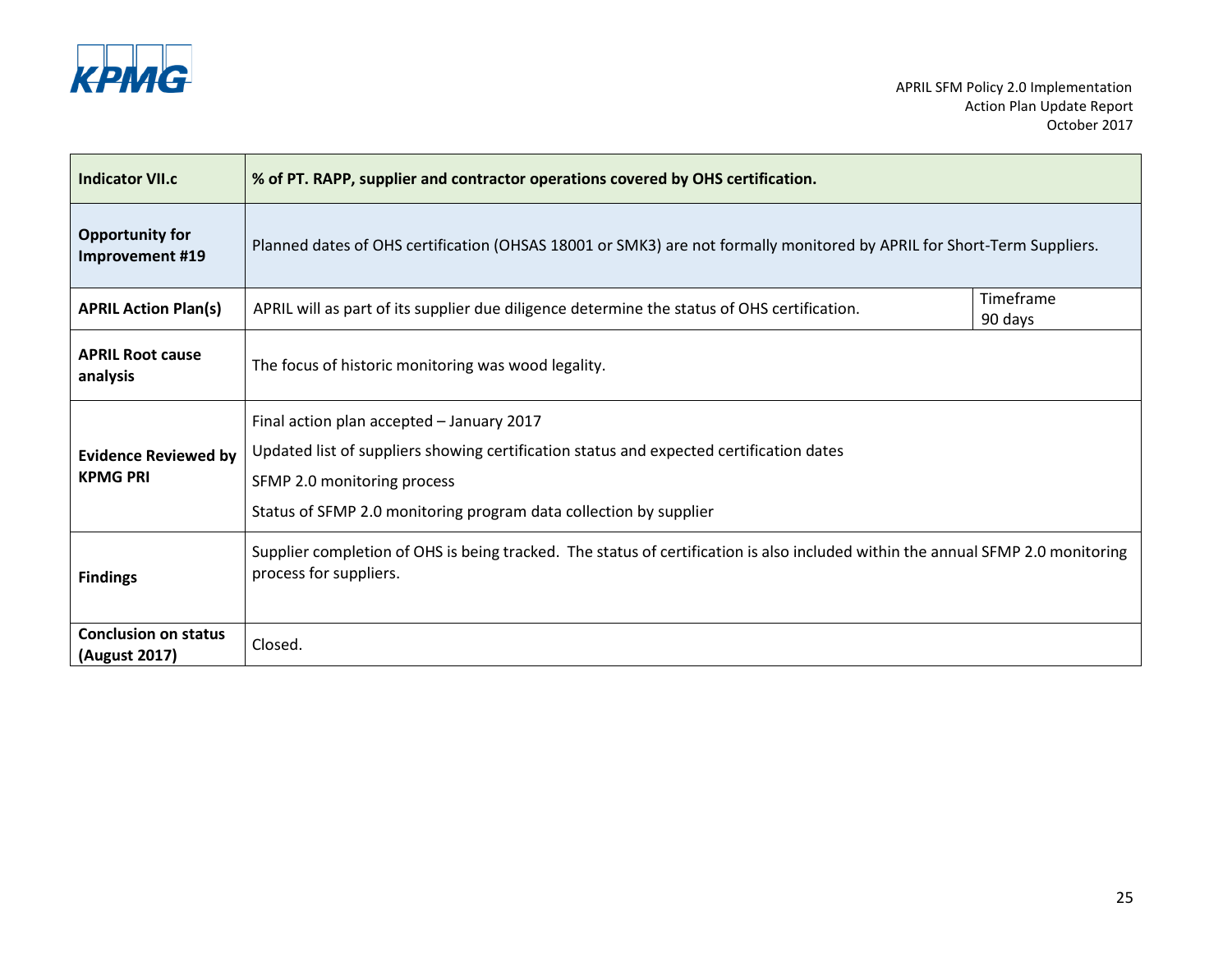

| <b>Opportunity for</b><br>Improvement #20      | APRIL does not currently have processes in place to identify contractor companies that are required to achieve SMK3<br>certification due to size or classification as "high risk" and ensure that the certification is achieved.                                                                                                                                                                    |                                       |
|------------------------------------------------|-----------------------------------------------------------------------------------------------------------------------------------------------------------------------------------------------------------------------------------------------------------------------------------------------------------------------------------------------------------------------------------------------------|---------------------------------------|
| <b>APRIL Action Plan(s)</b>                    | Identify those contractors that have legal requirements to obtain SMK3 certification and where<br>1.<br>this process is not yet underway agree targets for completion with contractors and monitor<br>progress through existing contractor monitoring processes.<br>Require the same approach by suppliers.<br>2.                                                                                   | Timeframe<br>1. 90 days<br>2. 90 days |
| <b>APRIL Root cause</b><br>analysis            | The focus of historic monitoring was wood legality and did not include follow-up on achievement of any required OHS<br>certification.                                                                                                                                                                                                                                                               |                                       |
| <b>Evidence Reviewed by</b><br><b>KPMG PRI</b> | Final action plan accepted - January 2017<br>List of PT. RAPP contractors showing certification status and expected certification dates                                                                                                                                                                                                                                                             |                                       |
| <b>Findings</b>                                | List of RAPP contractors with more than 100 staff.<br>1)<br>List of RAPP contractors designated as high-risk based on the nature of work undertaken.<br>2)<br>Implementation plan for SMK3 certification of RAPP contractors<br>3)<br>The processes are in place to achieve SMK3 certification for RAPP contractors in 2017/2018. The equivalent information is not<br>yet available for suppliers. |                                       |
| <b>Conclusion on status</b><br>(August 2017)   | In Progress                                                                                                                                                                                                                                                                                                                                                                                         |                                       |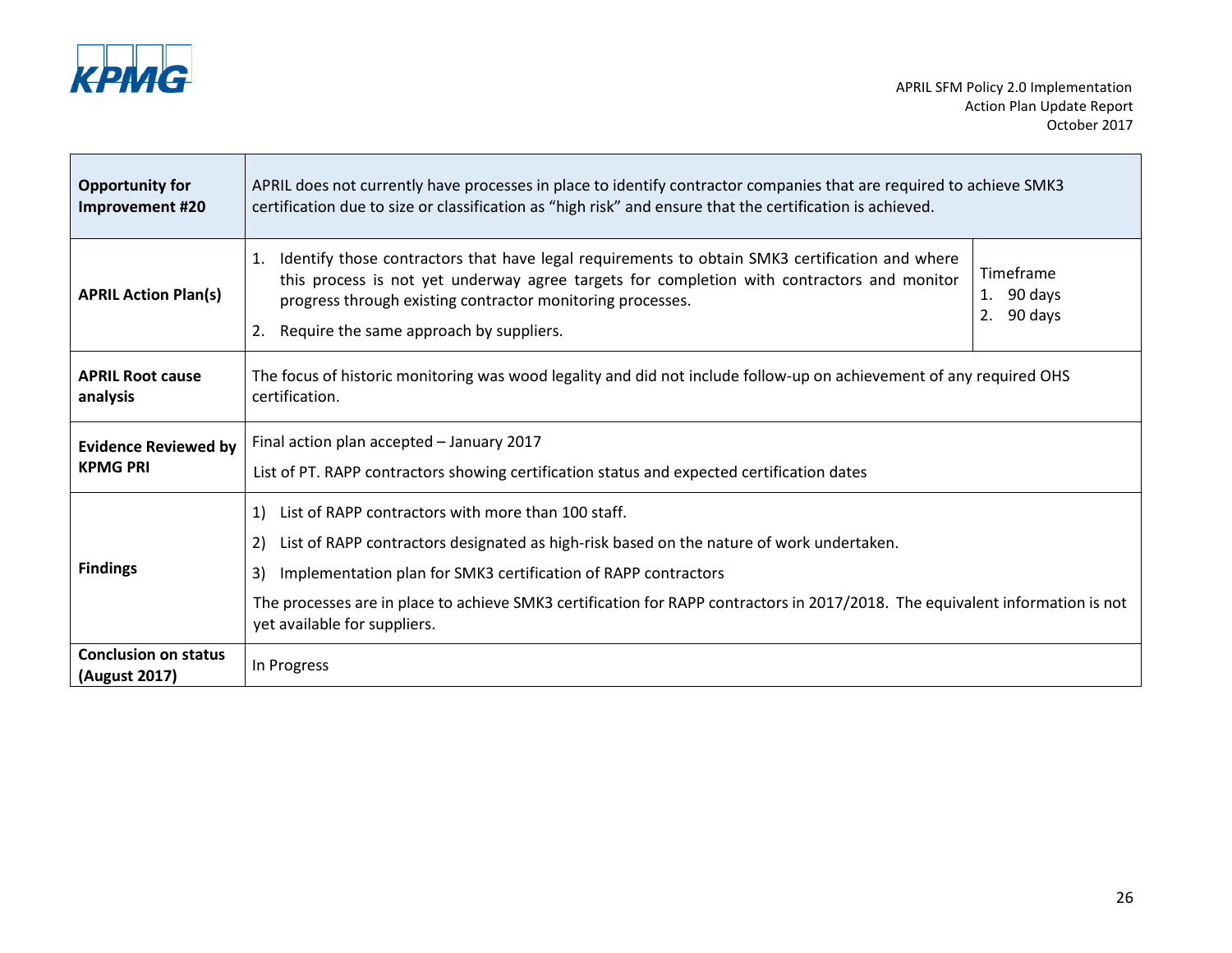

| <b>Indicator VIII.a</b>                        | # of Instances of fire on concessions by cause (APRIL or supplier initiated or third party initiated).                                                                                                                                                                                                                                                                                         |                      |
|------------------------------------------------|------------------------------------------------------------------------------------------------------------------------------------------------------------------------------------------------------------------------------------------------------------------------------------------------------------------------------------------------------------------------------------------------|----------------------|
| <b>Opportunity for</b><br>Improvement #21      | APRIL has an opportunity to extend its existing monitoring of short-term term suppliers to include identification and follow up<br>on forest cover lost due to fires and/ or encroachment as well as to request that short-term suppliers provide details of any<br>regulatory sanctions received in relation to fires.                                                                        |                      |
| <b>APRIL Action Plan(s)</b>                    | Include all types of land cover change as a reporting requirement for all suppliers as part of the<br>1.<br>SFMP 2.0 Compliance SOP.<br>Request details of any related regulatory sanctions from all suppliers.<br>2.                                                                                                                                                                          | Timeframe<br>90 days |
| <b>APRIL Root cause</b><br>analysis            | Short-term supplier monitoring was historically less extensive than long-term supplier monitoring.                                                                                                                                                                                                                                                                                             |                      |
| <b>Evidence Reviewed by</b><br><b>KPMG PRI</b> | Final action plan accepted - January 2017<br>SFMP 2.0 annual monitoring process<br>Land cover change data for suppliers<br>Follow-up process and supplier responses for land cover change queries<br>Field inspection of a sample of land cover change monitoring results to confirm accuracy of monitoring<br>SFMP 2.0 compliance self-assessment form<br>SFMP 2.0 compliance monitoring form |                      |
| <b>Findings</b>                                | All suppliers are now covered by a land cover change monitoring process to identify forest cover loss.<br>The SFMP monitoring process includes assessment of fires and encroachment as well as regulatory sanctions.                                                                                                                                                                           |                      |
| <b>Conclusion on status</b><br>(August 2017)   | Closed                                                                                                                                                                                                                                                                                                                                                                                         |                      |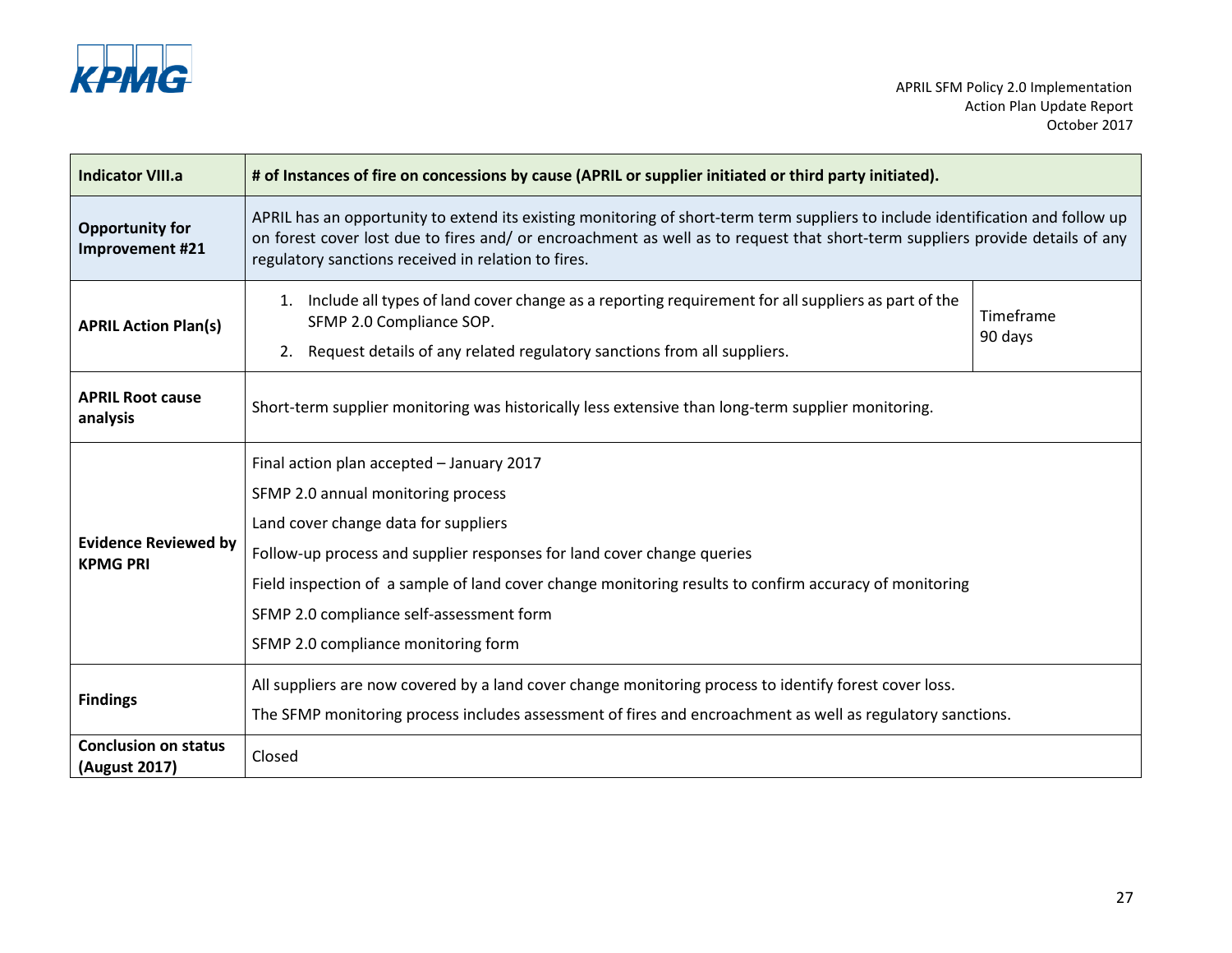

| <b>Indicator VIII.b</b>                        | % of fiber covered by legality certification.                                                                                                                                                                                                                                                                                                                                               |                      |
|------------------------------------------------|---------------------------------------------------------------------------------------------------------------------------------------------------------------------------------------------------------------------------------------------------------------------------------------------------------------------------------------------------------------------------------------------|----------------------|
| <b>Opportunity for</b><br>Improvement #22      | FSC chain of custody (and particularly FSC Controller Wood certification) provides evidence of legality for the logs sold<br>associated with a formal FSC claim. The logs purchased by APRIL from Malaysia did not carry any form of claim and as a result<br>this legality test has not been completed. APRIL should request that its supplier sell the logs with a formal legality claim. |                      |
| <b>APRIL Action Plan(s)</b>                    | Present all export documents to KPMG Audit for legality assurance in addition to the FSC Chain of<br>Custody certification.                                                                                                                                                                                                                                                                 | Timeframe<br>30 days |
| <b>APRIL Root cause</b><br>analysis            | Lack of Malaysian export legality assurance documentation provided at time of audit.                                                                                                                                                                                                                                                                                                        |                      |
| <b>Evidence Reviewed by</b><br><b>KPMG PRI</b> | Final action plan accepted - January 2017<br>Chain of Custody Certificate for KTS<br>KTS controlled wood risk assessment<br>Malaysian timber export documentation                                                                                                                                                                                                                           |                      |
| <b>Findings</b>                                | The timber export documentation in conjunction with the KTS controlled wood risk assessment (which specifically covers the<br>concession from which APRIL sources fiber) provides satisfactory evidence of legality.                                                                                                                                                                        |                      |
| <b>Conclusion on status</b><br>(August 2017)   | Closed                                                                                                                                                                                                                                                                                                                                                                                      |                      |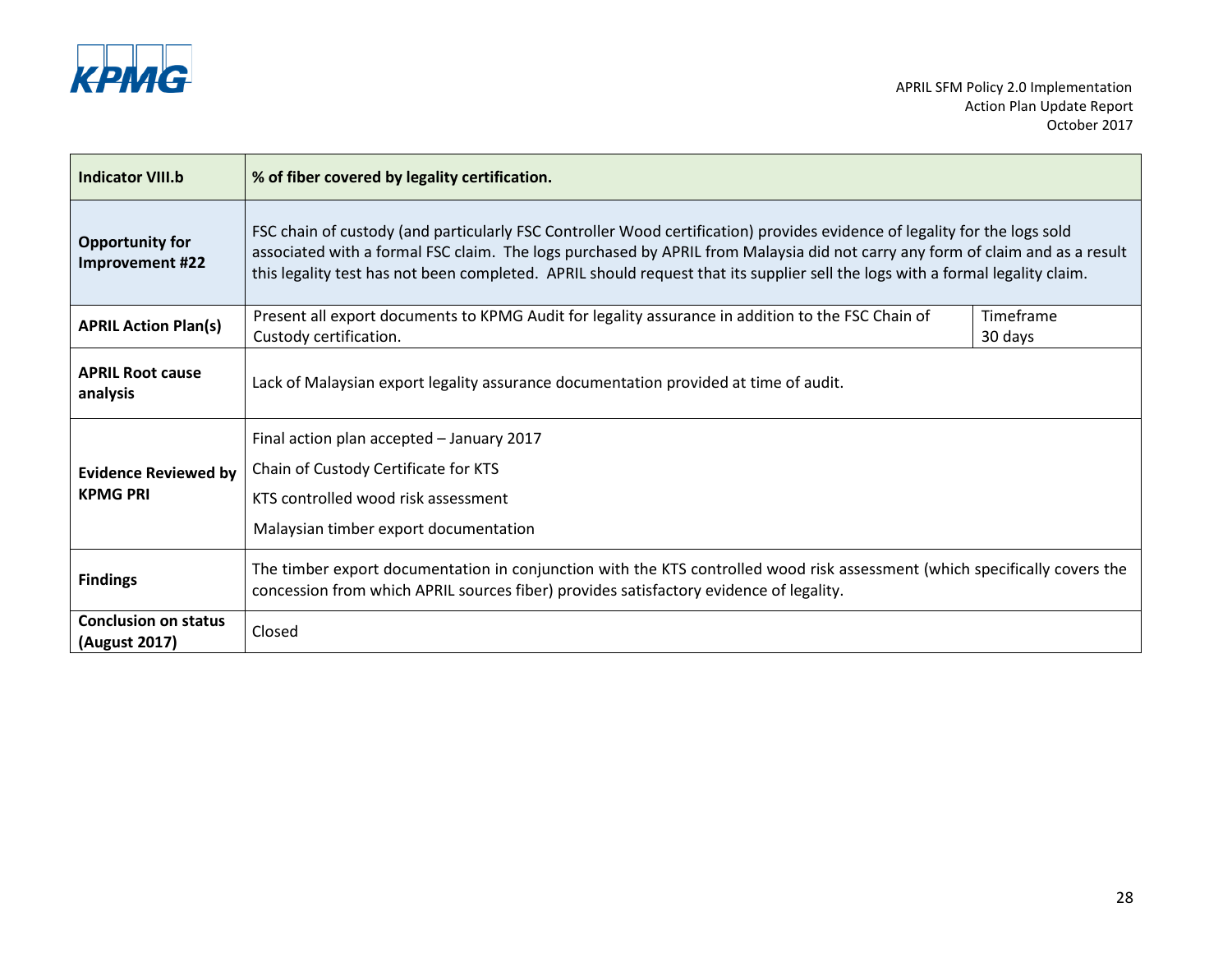

| Indicator IX.a                                 | Total area and HCV/HCS area by concession.                                                                                                                                                                                                                                                                                                                                                                                               |                      |
|------------------------------------------------|------------------------------------------------------------------------------------------------------------------------------------------------------------------------------------------------------------------------------------------------------------------------------------------------------------------------------------------------------------------------------------------------------------------------------------------|----------------------|
| <b>Opportunity for</b><br>Improvement #23      | Approximately 50% (19 of 40) of the long-term suppliers listed in APRIL's land bank as contributing to APRIL's conservation<br>hectares do not have publicly listed HCV reports. To improve transparency on this indicator there is an opportunity to more<br>fully explain why some suppliers do not have publicly listed HCV reports (e.g., in some case they developed their concessions<br>prior to the HCV process being in place). |                      |
| <b>APRIL Action Plan(s)</b>                    | Indicate clearly where supplier concessions have been developed before 2005 when HCV commitment<br>was adopted by the company and which therefore did not require any HCV assessment.<br>Clarify all other reasons (if any) for the unavailability of HCV reports for some long-term suppliers.                                                                                                                                          | Timeframe<br>90 days |
| <b>APRIL Root cause</b><br>analysis            | The existing disclosure included available HCV reports but lacked clarity on why they were missing for some concessions.                                                                                                                                                                                                                                                                                                                 |                      |
| <b>Evidence Reviewed by</b><br><b>KPMG PRI</b> | Final action plan accepted - January 2017                                                                                                                                                                                                                                                                                                                                                                                                |                      |
| <b>Findings</b>                                | Disclosure on the reason for the lack of an HCV report is now included on the APRIL Sustainability Portal.                                                                                                                                                                                                                                                                                                                               |                      |
| <b>Conclusion on status</b><br>(August 2017)   | Closed.                                                                                                                                                                                                                                                                                                                                                                                                                                  |                      |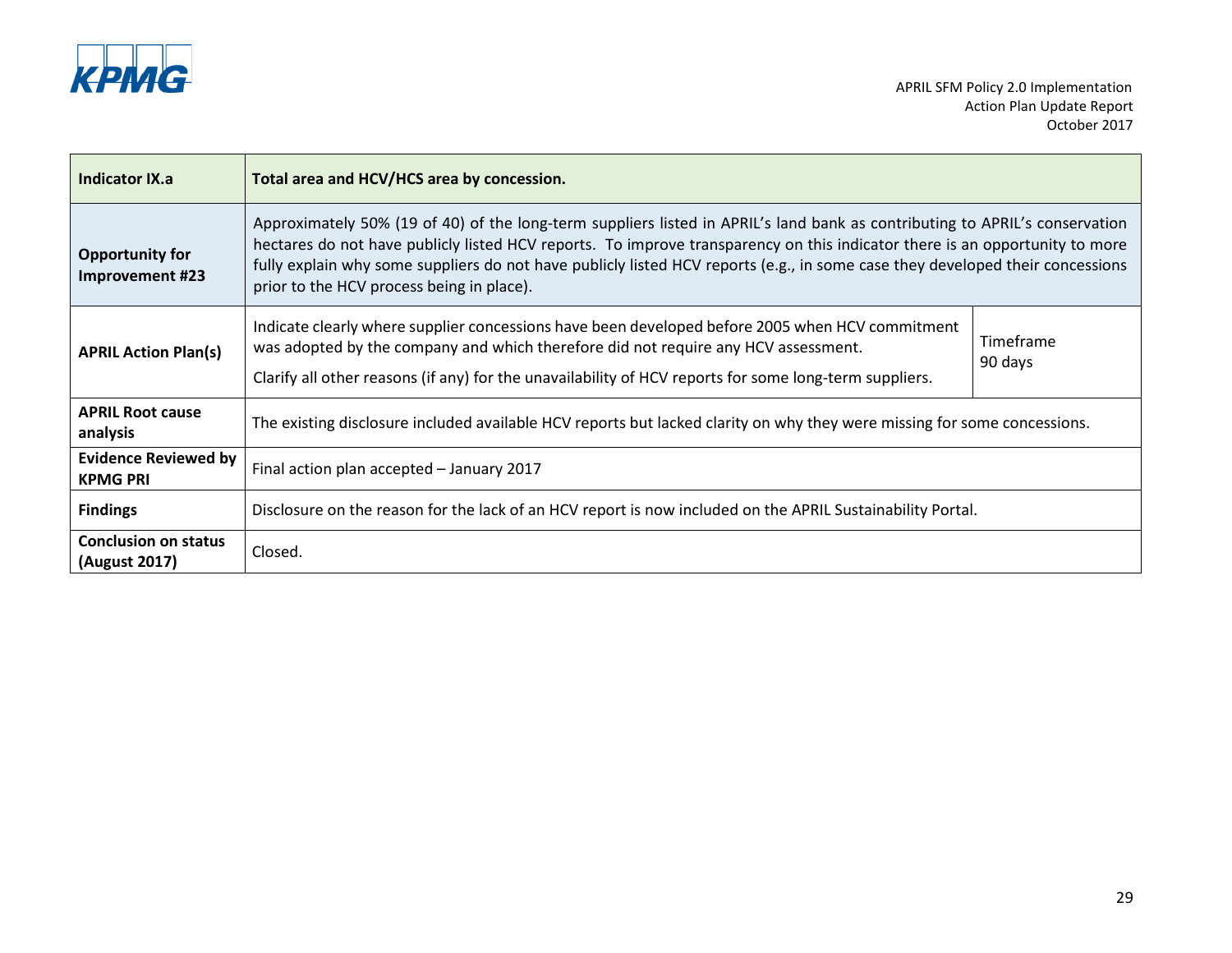

| Indicator IX.c                                 | Long-Term and Short-Term supplier list publicly available.                                                                                                                                                                                                                                                                                                                                                                                                                                                                   |                      |
|------------------------------------------------|------------------------------------------------------------------------------------------------------------------------------------------------------------------------------------------------------------------------------------------------------------------------------------------------------------------------------------------------------------------------------------------------------------------------------------------------------------------------------------------------------------------------------|----------------------|
| <b>Opportunity for</b><br>Improvement #24      | One supplier (PT. Agronusa Alam Sejahtera) was identified with a contract that initiated on March 1, 2016. The supplier did<br>not supply any fiber between March 1, 2016 and June 30, 2016 but did supply fiber between July and September before being<br>terminated for non-conformance with SFMP 2.0. This supplier did not appear on the APRIL supplier list at any time. There is<br>an opportunity for APRIL to make its supplier list more transparent by listing all suppliers at the time contracts are initiated. |                      |
| <b>APRIL Action Plan(s)</b>                    | Sustainability department to verify that all suppliers are on the supplier list at the time of contract<br>initiation.<br>Public supplier list to be updated quarterly.                                                                                                                                                                                                                                                                                                                                                      | Timeframe<br>30 days |
| <b>APRIL Root cause</b><br>analysis            | At the time this supplier was contracted, the sustainability department (which has responsibility for updating the supplier list)<br>was not yet formally part of the new supplier due diligence process so updating of the supplier list was not timely.                                                                                                                                                                                                                                                                    |                      |
| <b>Evidence Reviewed by</b><br><b>KPMG PRI</b> | Final action plan accepted - January 2017<br>Supplier list on APRIL Sustainability Portal<br>Fiber deliveries by supplier for 2016 and 2017<br>List of suppliers in APRIL landbank<br>Comparison of public supplier list to current fiber sources and APRIL landbank                                                                                                                                                                                                                                                         |                      |
| <b>Findings</b>                                | The public supplier list is now periodically updated. New suppliers have been added to the online list during quarterly updates.                                                                                                                                                                                                                                                                                                                                                                                             |                      |
| <b>Conclusion on status</b><br>(August 2017)   | Closed                                                                                                                                                                                                                                                                                                                                                                                                                                                                                                                       |                      |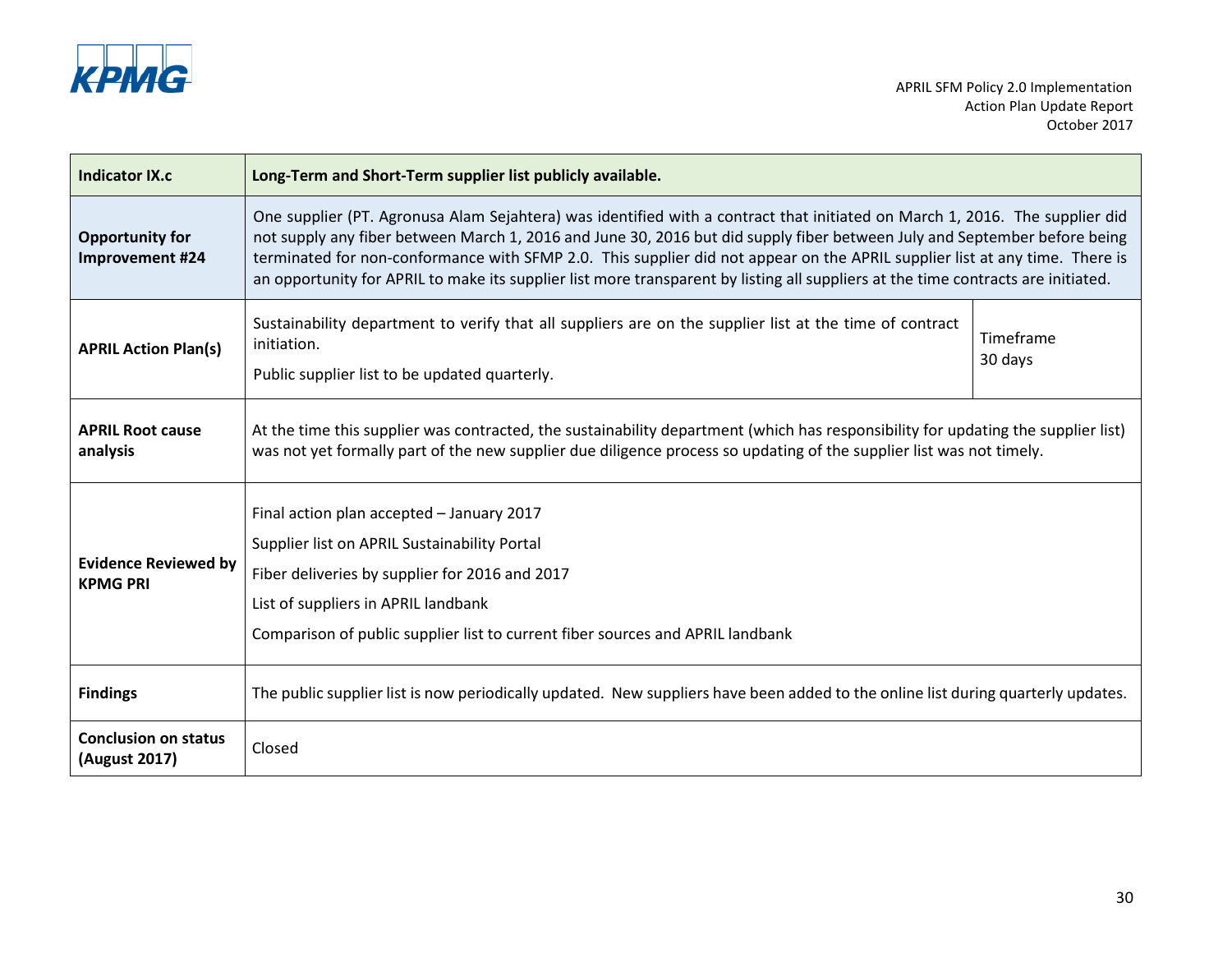

Ē.

 $\overline{\phantom{a}}$ 

| <b>Opportunity for</b><br>Improvement #25      | Access to the sustainability dashboard is password controlled and requires a manual approval by an APRIL employee in order<br>to successfully register to access information on the site. There is an opportunity to remove the manual approval process in<br>order to allow more timely access to the site. |                      |
|------------------------------------------------|--------------------------------------------------------------------------------------------------------------------------------------------------------------------------------------------------------------------------------------------------------------------------------------------------------------|----------------------|
| <b>APRIL Action Plan(s)</b>                    | APRIL will follow a standard of 2 days for the processing of new requests for accounts to avoid delays<br>in access to the site.                                                                                                                                                                             | Timeframe<br>60 days |
| <b>APRIL Root cause</b><br>analysis            | Use of current industry practice to track interest in the dashboard.                                                                                                                                                                                                                                         |                      |
| <b>Evidence Reviewed by</b><br><b>KPMG PRI</b> | Final action plan accepted - January 2017                                                                                                                                                                                                                                                                    |                      |
| <b>Findings</b>                                | KPMG tested the functionality of the system with a new access request, which was approved within a satisfactory timeframe.                                                                                                                                                                                   |                      |
| <b>Conclusion on status</b><br>(August 2017)   | Closed                                                                                                                                                                                                                                                                                                       |                      |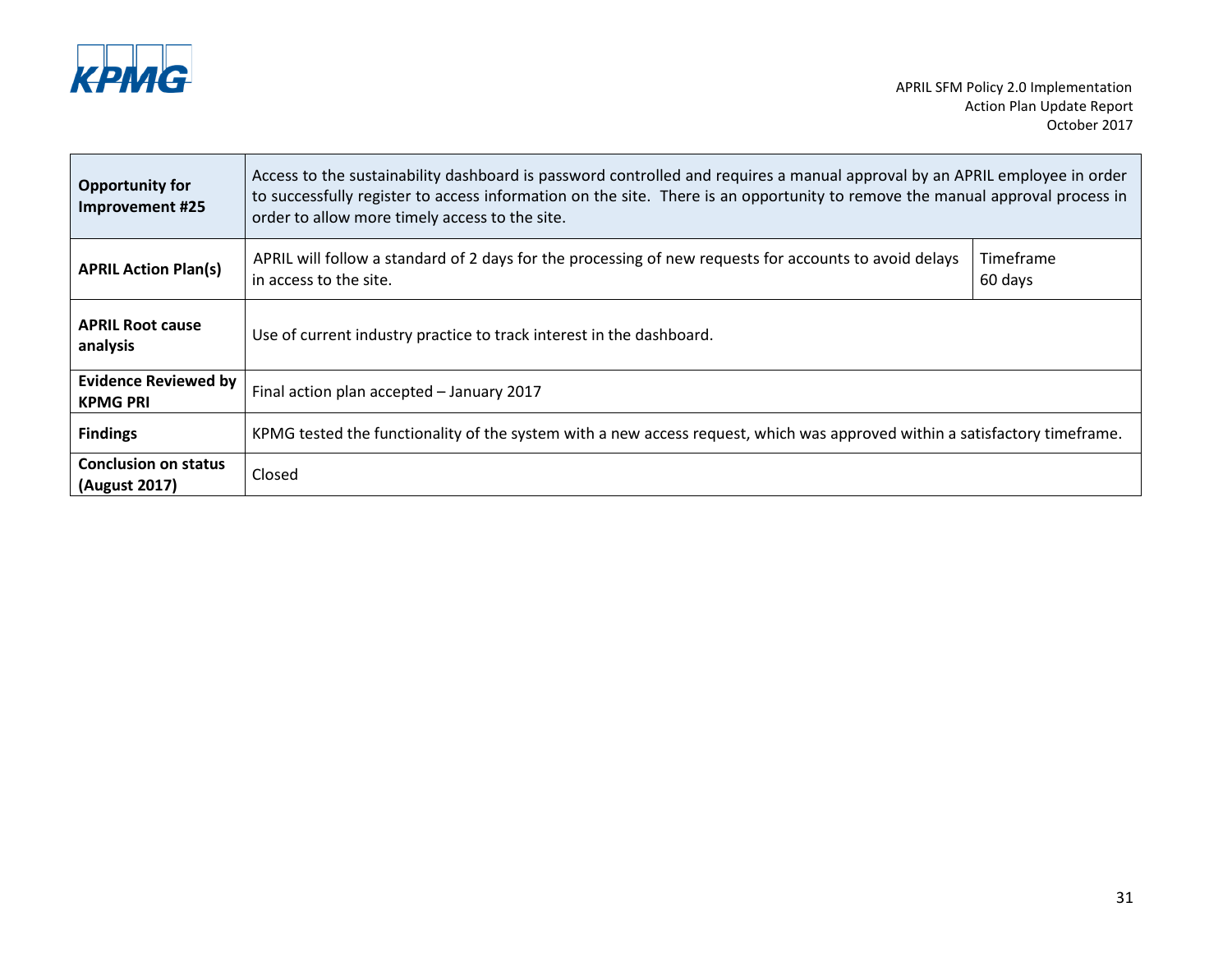

| <b>Indicator IX.d</b>                        | % of RAPP, Long-Term and Short-Term supplier concession maps publicly available.                                                                                                                                                                                                                                                                                                                                                                                                                               |                      |
|----------------------------------------------|----------------------------------------------------------------------------------------------------------------------------------------------------------------------------------------------------------------------------------------------------------------------------------------------------------------------------------------------------------------------------------------------------------------------------------------------------------------------------------------------------------------|----------------------|
| <b>Opportunity for</b><br>Improvement #26    | There is an opportunity to continue to expand the number of suppliers who have publicly available concession maps.                                                                                                                                                                                                                                                                                                                                                                                             |                      |
| <b>APRIL Action Plan(s)</b>                  | Include map data as a reporting requirement for all suppliers as part of the SFMP 2.0 Compliance SOP.                                                                                                                                                                                                                                                                                                                                                                                                          | Timeframe<br>90 days |
| <b>APRIL Root cause</b><br>analysis          | Short-term supplier data requirements were historically less extensive than for long-term suppliers.                                                                                                                                                                                                                                                                                                                                                                                                           |                      |
|                                              | Final action plan accepted - January 2017                                                                                                                                                                                                                                                                                                                                                                                                                                                                      |                      |
| <b>Evidence Reviewed by</b>                  | APRIL Sustainability Portal map data                                                                                                                                                                                                                                                                                                                                                                                                                                                                           |                      |
| <b>KPMG PRI</b>                              | SFMP 2.0 new supplier requirements                                                                                                                                                                                                                                                                                                                                                                                                                                                                             |                      |
|                                              | SFMP 2.0 supplier data and monitoring requirements                                                                                                                                                                                                                                                                                                                                                                                                                                                             |                      |
| <b>Findings</b>                              | Actions have been taken to encourage suppliers to share concession maps publicly. Low resolution supplier maps are now<br>included on the sustainability portal identifying the location of supplier concessions. These are not detailed maps but do<br>provide location information. More detailed maps are available for PT RAPP and long term supply partners. Given the maps<br>provide adequate detail for users to determine the sources of APRIL's log supply this approach is considered satisfactory. |                      |
| <b>Conclusion on status</b><br>(August 2017) | Closed                                                                                                                                                                                                                                                                                                                                                                                                                                                                                                         |                      |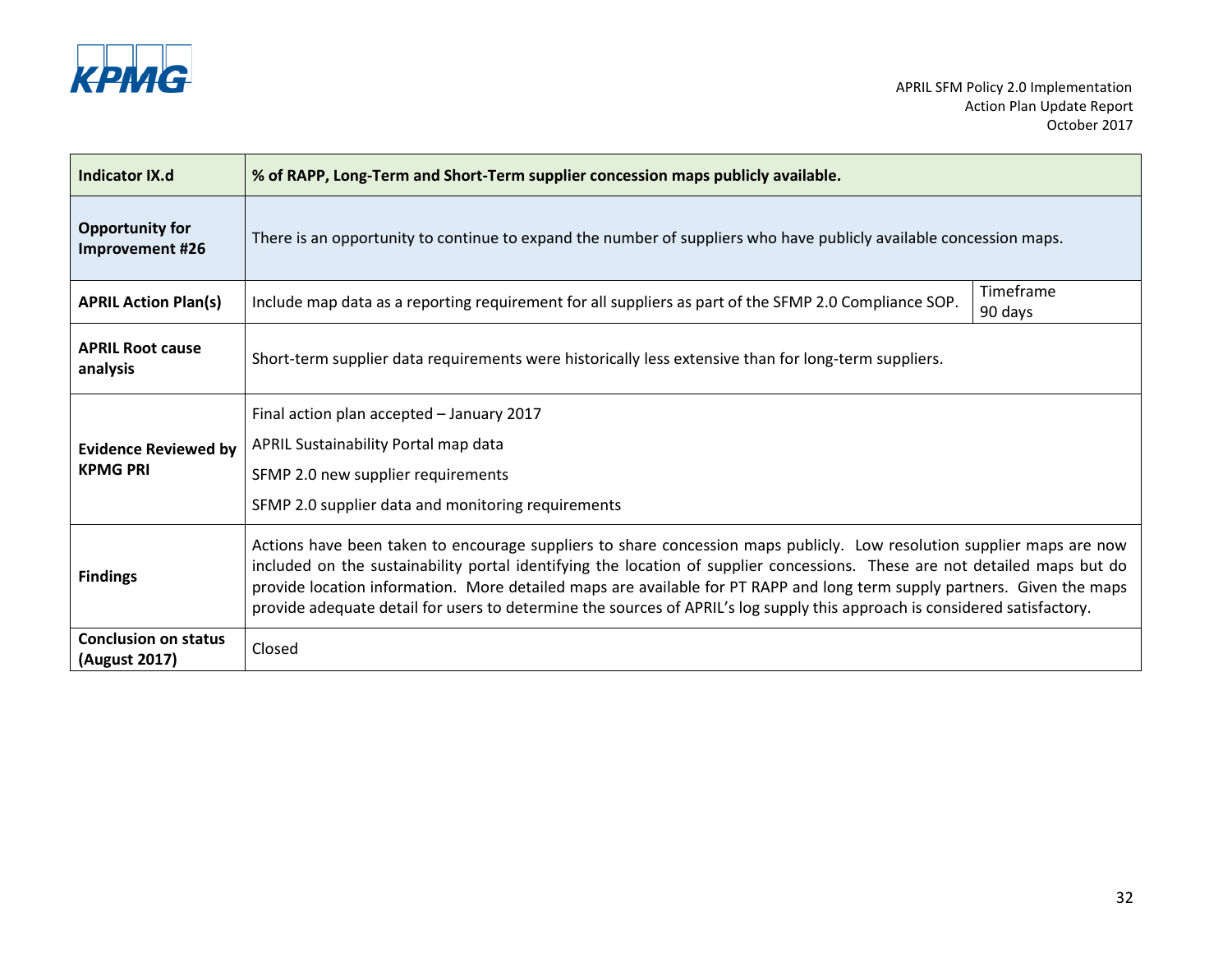

| <b>Indicator IX.e</b>                          | <b>Status of Stakeholder Advisory Committee (SAC) Recommendations.</b>                                                                                                                                           |                                         |
|------------------------------------------------|------------------------------------------------------------------------------------------------------------------------------------------------------------------------------------------------------------------|-----------------------------------------|
| <b>Opportunity for</b><br>Improvement #27      | APRIL should prepare formal responses to SAC recommendations that indicate any action that APRIL agrees to take in relation<br>to the recommendation and the timeframe within which this action will take place. |                                         |
| <b>APRIL Action Plan(s)</b>                    | Initiate a formal action planning process for SAC recommendations.                                                                                                                                               | Timeframe<br>All future SAC<br>meetings |
| <b>APRIL Root cause</b><br>analysis            | The number of active recommendations has increased over time to the point where formal tracking of closure is necessary<br>for recommendations.                                                                  |                                         |
| <b>Evidence Reviewed by</b><br><b>KPMG PRI</b> | Final action plan accepted - January 2017<br>List of SAC recommendations including prioritization and proposed timelines.                                                                                        |                                         |
| <b>Findings</b>                                | The full list of SAC recommendations and comments has been updated to include management responses, proposed timeline<br>for implementation and prioritization.                                                  |                                         |
| <b>Conclusion on status</b><br>(August 2017)   | Closed                                                                                                                                                                                                           |                                         |